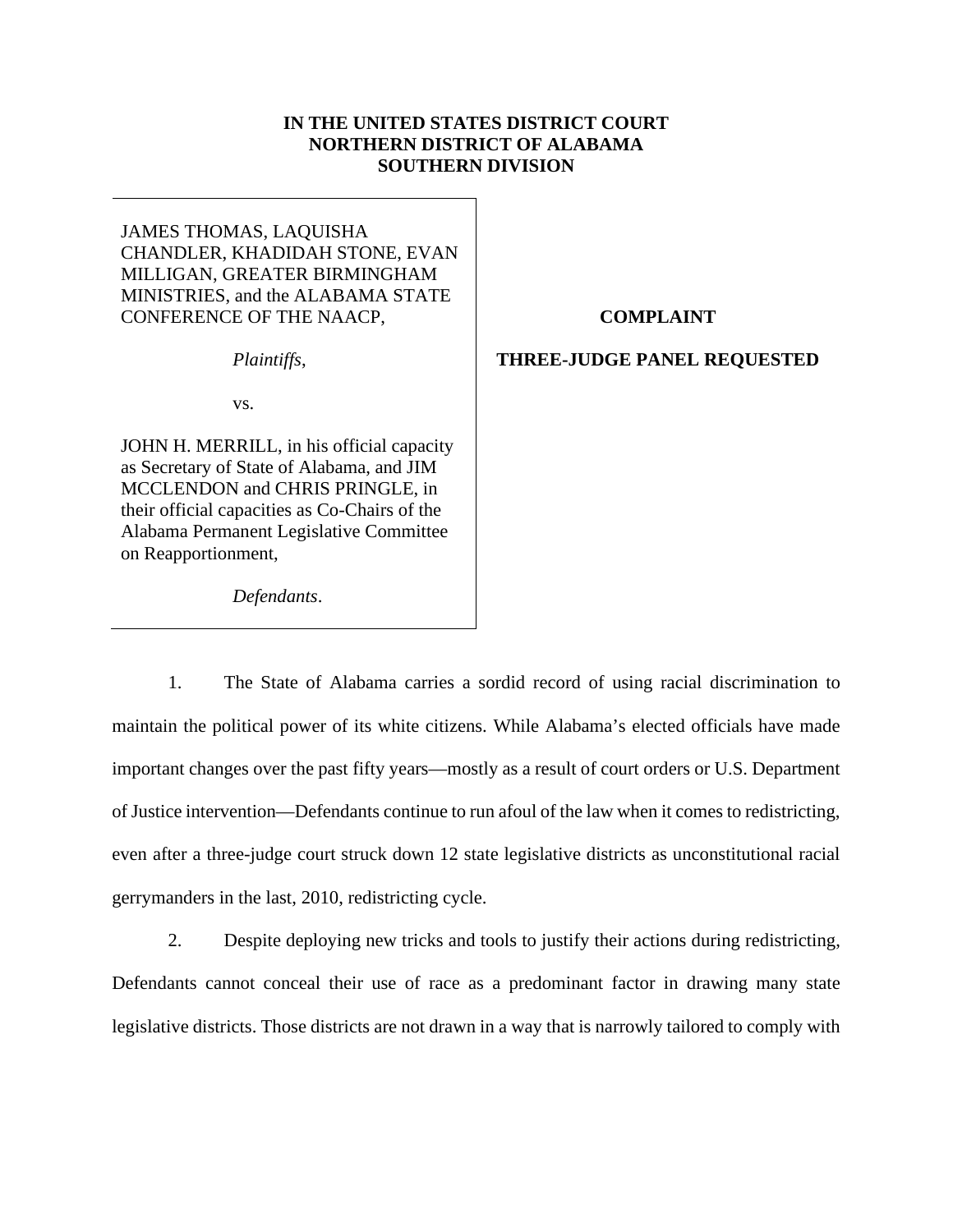Section 2 of the Voting Rights Act ("VRA") or justified by any other compelling governmental interest.

3. Considering race in drawing district lines, including as a predominant factor, may be permissible and indeed necessary in many areas of Alabama to ensure compliance with Section 2 of the VRA, but that was not what Defendants carried out in this cycle. Rather, the challenged districts use race as a means to maintain power through the packing and cracking of Black voters in certain districts while paying lip service to non-discriminatory districting obligations by purporting to have ignored race in the initial draft maps and nominally and inconsequentially unpacking Black voters in some districts.

4. Behind this subterfuge, the challenged districts employ race as a primary tool in determining district lines. They do so without proper regard for what Section 2 actually requires analyzing whether there is racially polarized voting in different localities and, if so, drawing effective districts for Black voters and other voters of color without unnecessarily diminishing their political influence in neighboring districts. Instead, Alabamians were prevented from participating in a secretive map drawing process, and at the eleventh hour, presented with racially gerrymandered maps.

5. The Legislature enacted Alabama Senate Districts 7, 11, 12, 18, 19, 20, 21, 23, 24, 25, 26, and 33 (enacted in SB1) (the "Challenged Senate Districts"), and State House Districts 52, 54, 55, 56, 57, 58, 59, 60, 61, 62, 63, 70, 71, 72, 75, 76, 78, 98, 99, 101, and 103, (enacted in HB2) (the "Challenged House Districts" and together with the Challenged Senate Districts, "the Challenged Districts"), using race as a predominant factor in a manner not narrowly tailored to comply with Section 2 of the VRA or any other compelling governmental interest. As a result,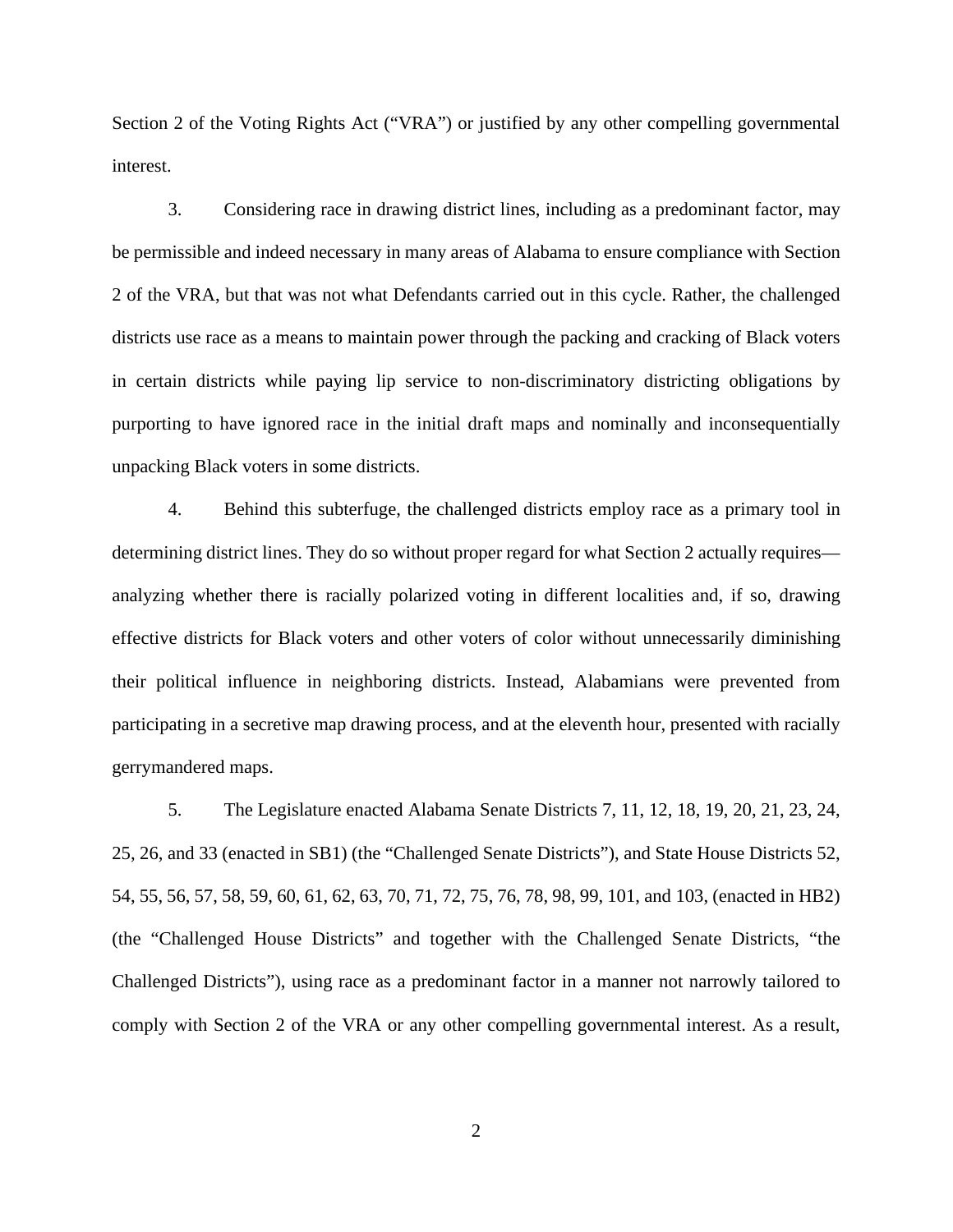these districts violate the Fourteenth Amendment of the United States Constitution and must be enjoined.

## **JURISDICTION AND VENUE**

6. This Court has jurisdiction to hear this case under 28 U.S.C. §§ 1331, 1343, and 1357 because the matters in controversy arise under the Constitution and laws of the United States, as well as under 42 U.S.C. §§ 1983 and 1988.

7. The Court has jurisdiction to grant declaratory and injunctive relief under 28 U.S.C. §§ 2201 and 2202.

8. The Court has personal jurisdiction over the Defendants, who are all citizens of Alabama.

9. A three-judge panel is requested pursuant to 28 U.S.C. § 2284(a), as this action challenges "the constitutionality of the apportionment of congressional districts or the apportionment of any statewide legislative body."

10. Venue is proper in this Court under 28 U.S.C. § 1391(b) because a substantial part of the events giving rise to the claims occurred in this district and because at least one Defendant resides in this district and all Defendants are Alabama residents.

## **PARTIES**

11. Plaintiff James Thomas is a registered voter who lives in Mobile, Alabama, in State Senate District 33 and State House District 97. He is and will continue to be irreparably harmed by living and voting in unconstitutionally racially gerrymandered districts.

12. Plaintiff Laquisha (Que) Chandler is a registered voter who lives in Tuscaloosa, Alabama, in State Senate District 24 and State House District 71. She is and will continue to be irreparably harmed by living and voting in unconstitutionally racially gerrymandered districts.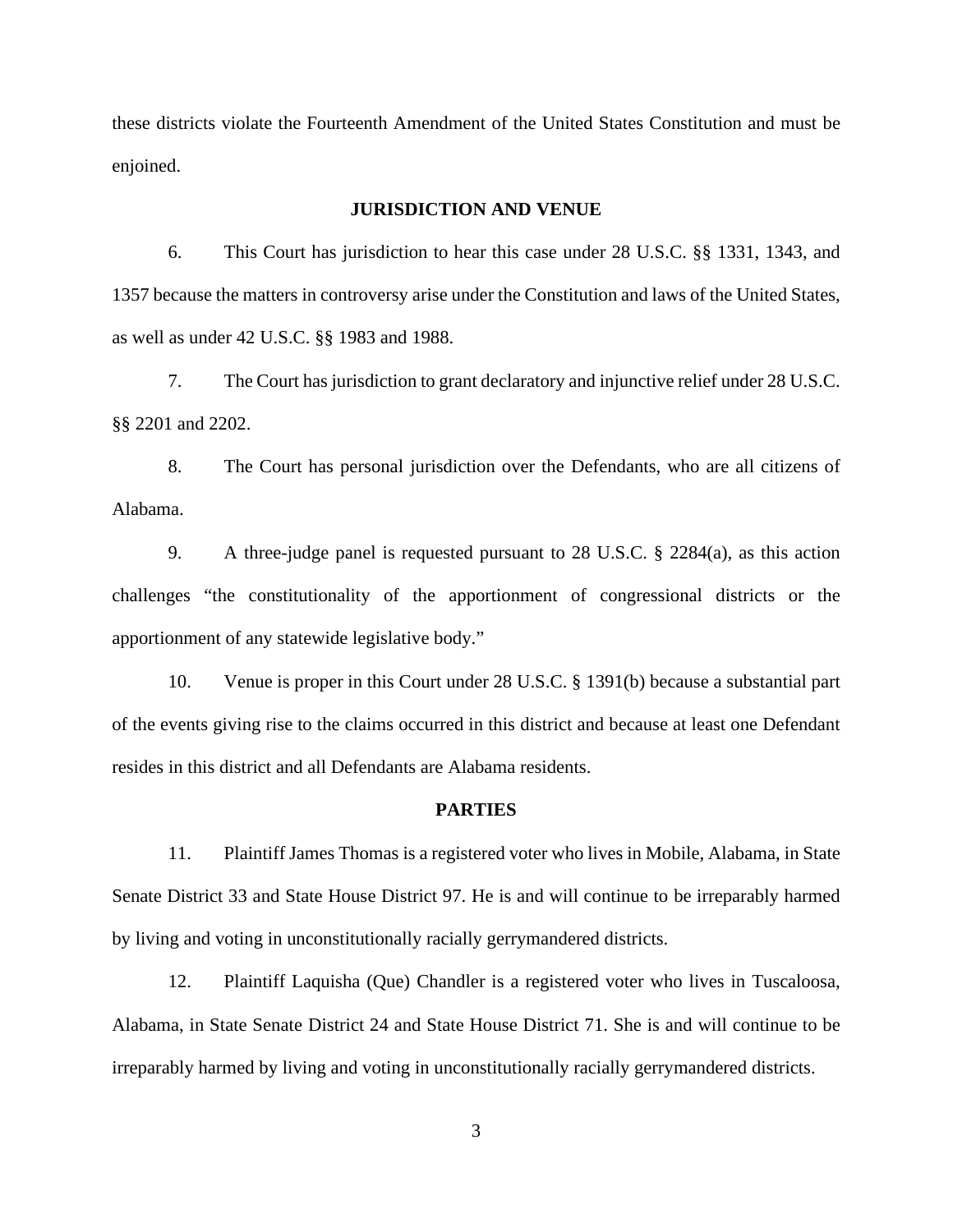13. Plaintiff Khadidah Stone is a registered voter who lives in Montgomery, Alabama, in State Senate District 26. She is and will continue to be irreparably harmed by living and voting in an unconstitutionally racially gerrymandered district.

14. Plaintiff Evan Milligan is a registered voter who lives in Montgomery, Alabama, in State Senate District 26. He is and will continue to be irreparably harmed by living and voting in an unconstitutionally racially gerrymandered district.

15. Plaintiff Greater Birmingham Ministries ("GBM") was founded in 1969 in response to the challenges posed by the mid-twentieth century Civil Rights movement and its transformative impact in Birmingham, Alabama, and across the United States. GBM seeks to address urgent human rights and social justice needs in the greater Birmingham area. GBM is a multi-faith, multiracial, non-profit membership organization that provides emergency services to people in need and engages people to build a strong, supportive, engaged community and a more just society for all people.

16. GBM is dedicated to advancing social justice through political participation across Alabama. GBM actively opposes state laws, policies, and practices that result in the exclusion of vulnerable groups or individuals from the democratic process. Toward that end, GBM regularly communicates with its members and works to register, educate, and increase voter turnout and efficacy, particularly among Black, Latinx, and low-income people and people with disabilities.

17. GBM has around 5,000 individual members located primarily throughout the greater Birmingham, Alabama area. GBM also has members in other areas of Alabama including Mobile, Tuscaloosa, Montgomery, and Madison Counties. Many GBM members are Black, Latinx, and/or low-income registered voters and/or voters with disabilities. GBM has members who are registered voters and live in State Senate Districts 12, 18, 19, 20, 23, 24, and 26, and State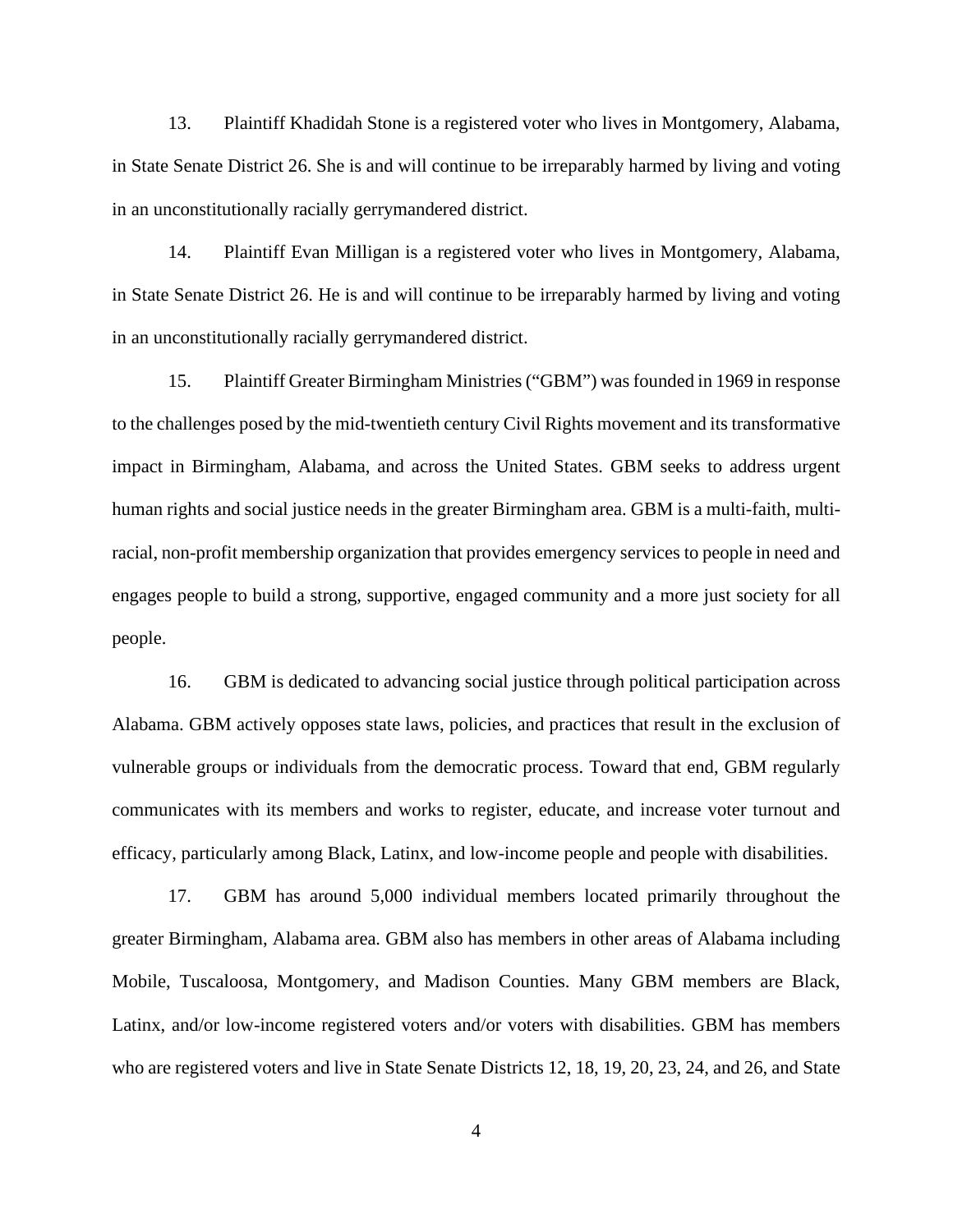House Districts 52, 54, 55, 56, 57, 58, 59, 60, 70, 71, 72, 98, and 99. If not enjoined, these members will be harmed by living and voting in unconstitutionally racially gerrymandered districts.

18. Plaintiff Alabama State Conference of the N.A.A.C.P. ("Alabama NAACP") is a state subsidiary of the National Association for the Advancement of Colored People, Inc. The Alabama NAACP is the oldest and one of the most significant civil rights organizations in Alabama, and it works to ensure the political, educational, social, and economic equality of African Americans and all other Americans. Two central goals of the Alabama NAACP are to eliminate racial discrimination in the democratic process, and to enforce federal laws and constitutional provisions securing voting rights. Toward those ends, the Alabama NAACP has participated in lawsuits to protect the right to vote, regularly engages in efforts to register and educate African American voters, and encourages African Americans to engage in the political process by turning out to vote on Election Day.

19. The Alabama NAACP is a membership organization with approximately 5,000 members across the State, approximately 95% of whom identify as Black. It has members who are registered voters and live in each and every one of the challenged districts.

20. Plaintiffs Thomas, Chandler, Stone, and Milligan will be collectively referred to as the "Individual Plaintiffs." Plaintiffs GBM and Alabama NAACP will be collectively referred to as the "Organizational Plaintiffs."

21. Defendant John H. Merrill is sued in his official capacity as Alabama Secretary of State. As Secretary of State, Defendant Merrill is the chief elections official in the State of Alabama. He must provide uniform guidance for election activities in the State and certify the elections of members to the Alabama Legislature and Congress. Ala. Code §§ 17-1-3, 17-12-21. Defendant Merrill also has responsibility for certifying the names of primary and general election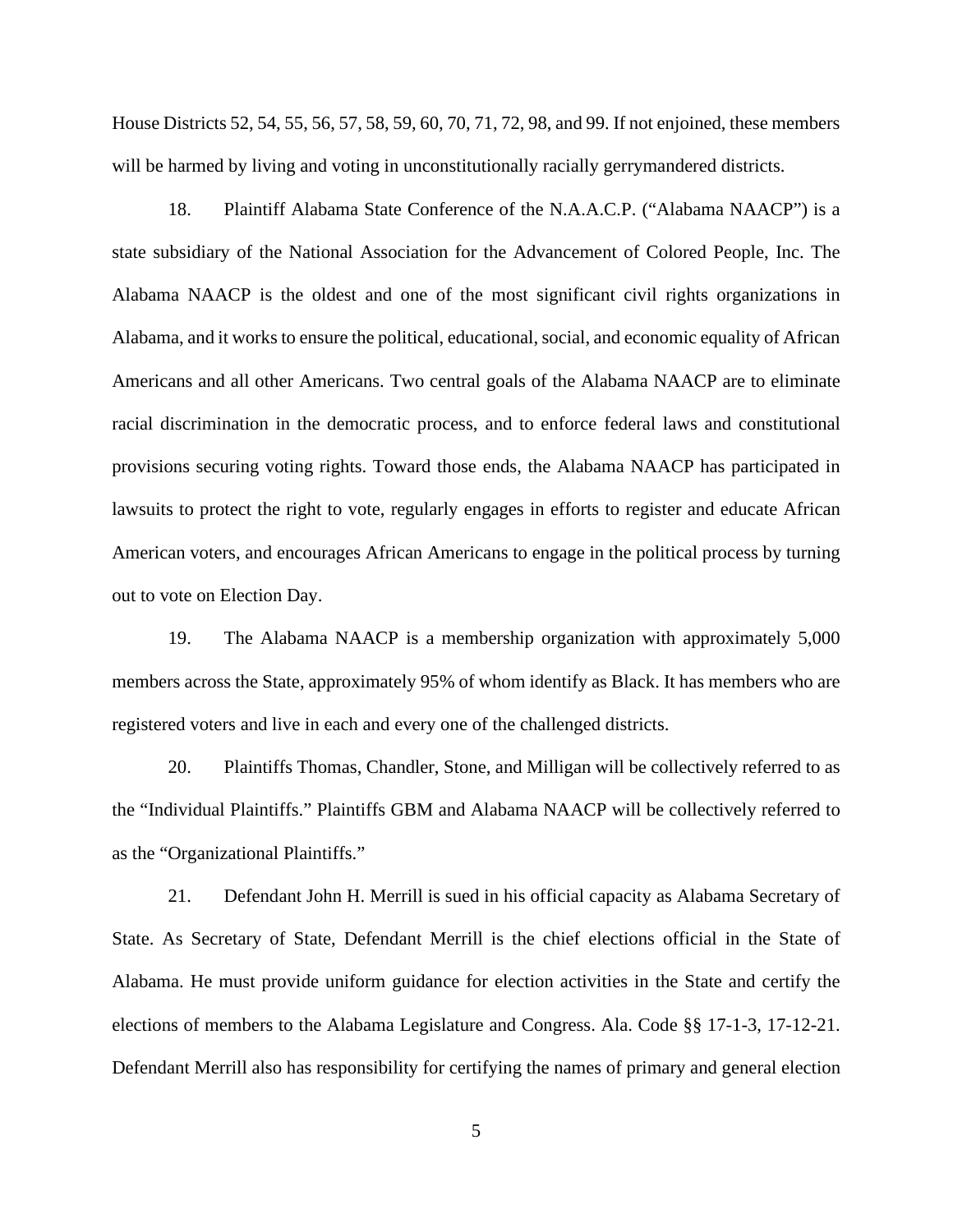candidates for the State Legislature as well as issuing Certificates of Election following tabulation of vote results. Ala. Code §§ 17-13-5(b), 17-9-3(b), 17-12-21.

22. Defendants Jim McClendon and Chris Pringle are sued in their official capacities as Co-Chairs of the Alabama Permanent Legislative Committee on Reapportionment ("the Committee"). In that capacity, Defendants McClendon and Pringle prepared and developed redistricting plans for the State following the decennial census and presided over the meetings of the Committee. The Committee was tasked with making a "continuous study of the reapportionment problems in Alabama seeking solutions thereto" and reporting its investigations, findings, and recommendations to the Legislature as necessary for the "preparation and formulation" of redistricting plans for the Senate and House districts in the State of Alabama. Ala. Code §§ 29-2-51, 29-2-52. Defendants McClendon and Pringle led the drawing of the challenged districts. They will likely lead efforts to re-draw the districts to remedy their unconstitutionality if the Court orders the State to do so.

### **STATEMENT OF FACTS**

23. On November 4, 2021, Governor Kay Ivey signed into law HB 2 and SB 1 of the 2021 Special Session of the Alabama Legislature which, respectively, redistricted the Alabama State House of Representatives districts and State Senate Districts for the next decade. Before turning to these enactments directly, some background is warranted.

#### **Recent History of State Legislative Redistricting in Alabama**

24. Alabama has "historically had difficulty with reapportionment." *Kelley v. Bennett*, 96 F. Supp. 2d 1301, 1308 (M.D. Ala. 2000), *rev'd on other grounds*, *Sinkfield v. Kelley*, 531 U.S. 28, 29 (2000). Prior to 1960, the Legislature failed to reapportion for 50 years—diluting the votes of residents of rapidly growing counties. As a result, Alabama's entire legislative apportionment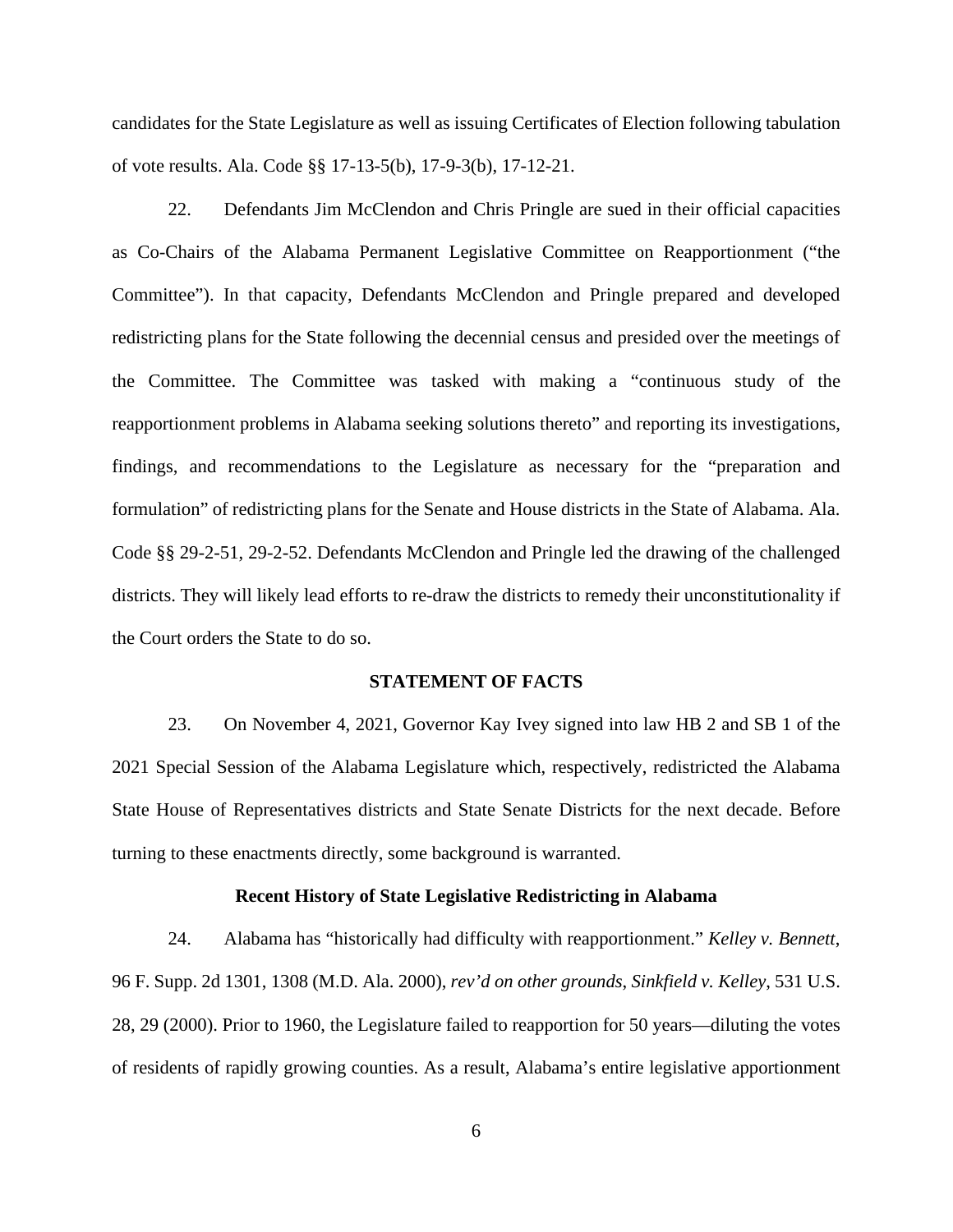scheme was struck down for violating the principle of One-Person-One-Vote. *Reynolds v. Sims*, 377 U.S. 533, 568 (1964).

25. Following *Reynolds* and the 1970 Census, the Legislature failed to redistrict and a three-judge federal court was forced to draw new district lines to protect voters' rights under the Fourteenth Amendment. *Sims v. Amos*, 336 F. Supp. 924, 940 (M.D. Ala. 1972).

26. In the 1980s, the United States Attorney General denied preclearance under Section 5 of the VRA to maps drawn by the Legislature to redistrict State House and Senate seats, finding the maps improperly retrogressive for Black voters, with specific examples cited in Jefferson County and the cities of Tuscaloosa and Mobile. *See* U.S. Dep't of Justice Ltr. to Ala. Attorney General Graddick, May 6, 1982.<sup>1</sup> A three-judge panel allowed the 1982 elections to proceed under an interim plan. *Id*. at 238. The Legislature adopted a new plan in early 1983, which the court accepted. *Burton v. Hobbie*, 561 F. Supp. 1029, 1035 (M.D. Ala. 1983).

27. In the 1990s, the Legislature again failed to redistrict itself in an expeditious manner. By 1993, several plans were in circulation, but the Legislature had not yet agreed to one. *Kelley v. Bennett*, 96 F. Supp. 2d 1301, 1309 (M.D. Ala. 2000). The State eventually entered a consent decree to resolve a VRA lawsuit filed in state court on behalf of Black voters. *Id*. at 1308. That consent decree imposed a map that created several new majority-Black State House and Senate districts. *Id*.

28. In the 2000 cycle, for the first time in many decades, the Legislature adopted a state legislative plan, without court assistance, that survived legal challenges.

29. In the 2010 cycle, the Alabama Legislative Black Caucus and the Alabama Democratic Conference challenged state legislative districts as unconstitutional racial

<sup>&</sup>lt;sup>1</sup> https://www.justice.gov/sites/default/files/crt/legacy/2014/05/30/AL-1520.pdf.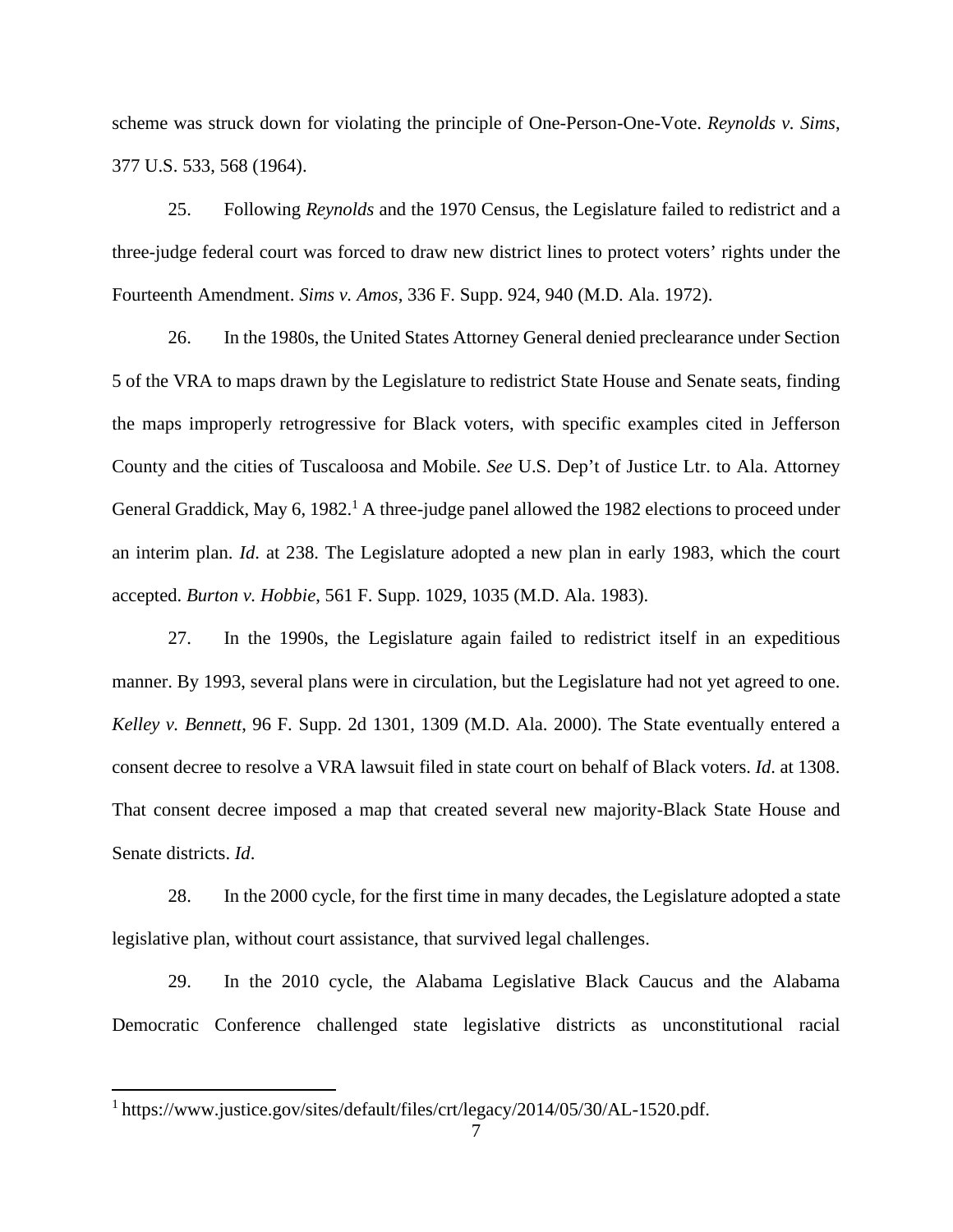gerrymanders. After the district court initially rejected their claims, the Supreme Court of the United States reversed and remanded the case to a three-judge panel to allow plaintiffs to challenge individual districts as racial gerrymanders, rather than the statewide plan. *Ala. Legislative Black Caucus v. Alabama*, 575 U.S. 254, 262 (2015). On remand, the district court found that race was a predominant factor in the drawing of 14 of the 36 challenged districts. The court analyzed those districts under strict scrutiny and held that 12 were unconstitutional racial gerrymanders and enjoined their use in all future elections. *Ala. Legislative Black Caucus v. Alabama*, 231 F. Supp. 3d 1026, 1348–49 (M.D. Ala. 2017). Generally, districts did not survive strict scrutiny where the State offered insufficient evidence that they were narrowly tailored to comply with the Voting Rights Act. Many of the unconstitutional districts instead had Black population shares far higher than necessary to enable Black voters to elect their candidates of choice. *Id*.

30. The Legislature adopted remedial plans that were signed into law by the Governor in May 2017 and were approved by the court for use in the 2018 and 2020 elections.

#### **Redistricting Criteria**

31. The Alabama Constitution requires the redrawing of State House of Representatives and Senate districts every decade based on the results of the decennial census. Ala. Const. Art. IX, §§ 198–200.

32. The Alabama Constitution sets the number of districts and requires that districts are contiguous and do not cross county lines except where otherwise necessary to comply with federal legal requirements. Ala. Const. Art. IX, §§ 198-200; *see also Reynolds v. Sims*, 377 U.S. 533 (1964). Where the whole-county proviso "can be applied without bringing about a conflict with federal constitutional requirements, the proviso remains operative." *Sims v. Baggett*, 247 F. Supp. 96, 101 (1965).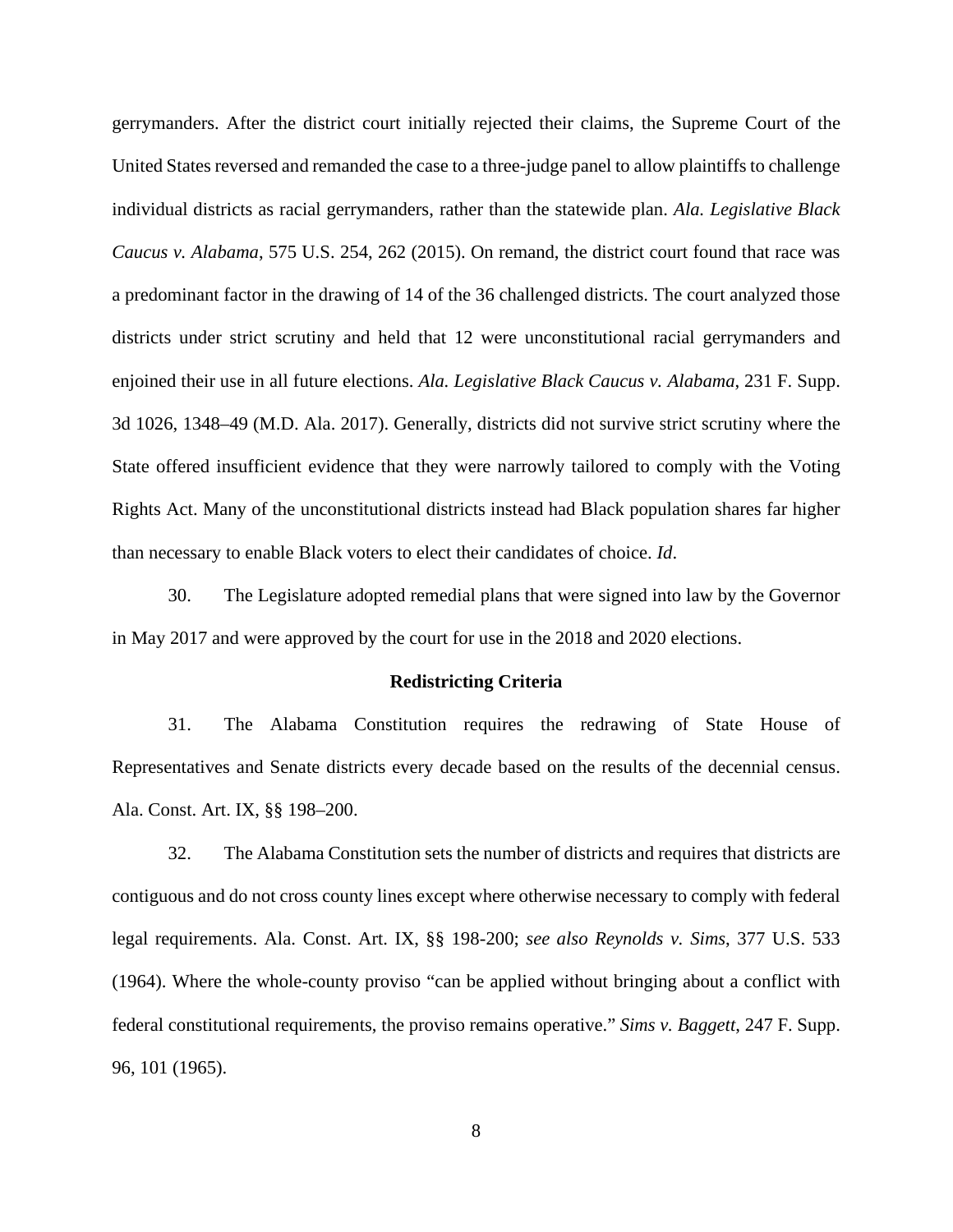33. The specific requirement regarding county splits is important given the significant role counties play in the Alabama State Legislature. Alabama counties lack any direct grant of home rule power, meaning that they must work through the Legislature to enact many local laws and set many local policies. In practice, the legislative delegations from each county plays the primary role in the enactment of legislation for their respective counties, with other legislators generally deferring to the delegation's position on local laws and local issues.

34. On May 5, 2021, the Committee enacted guidelines for the current redistricting cycle. The guidelines represent that they are based on requirements under the U.S. Constitution, Alabama Constitution, and policies that "are embedded in the political values, traditions, customs, and usages of the State of Alabama."

35. The criteria for redistricting set by the Committee begin with requirements under the U.S. Constitution and federal law, including compliance with the one-person, one-vote requirement. The Committee instructed that legislative districts must be drawn to achieve "substantial equality of population," not exceeding an overall deviation range of plus or minus 5%, and must comply with Section 2 of the VRA, meaning that districts have "neither the purpose nor the effect of diluting minority voting strength." The Committee further stated that districts cannot be drawn "in a manner that subordinates race-neutral districting criteria to considerations of race, color, or membership in a language minority group, except that race, color, or membership in a language-minority group may predominate over race-neutral districting criteria to comply with Section 2 of the Voting Rights Act, provided there is a strong basis in evidence in support of such a race-based choice." Notably, this last criterion does not call for the Legislature to use race for Section 2 compliance in a narrowly tailored manner.

36. Each district must also be "contiguous and reasonably compact," under the criteria.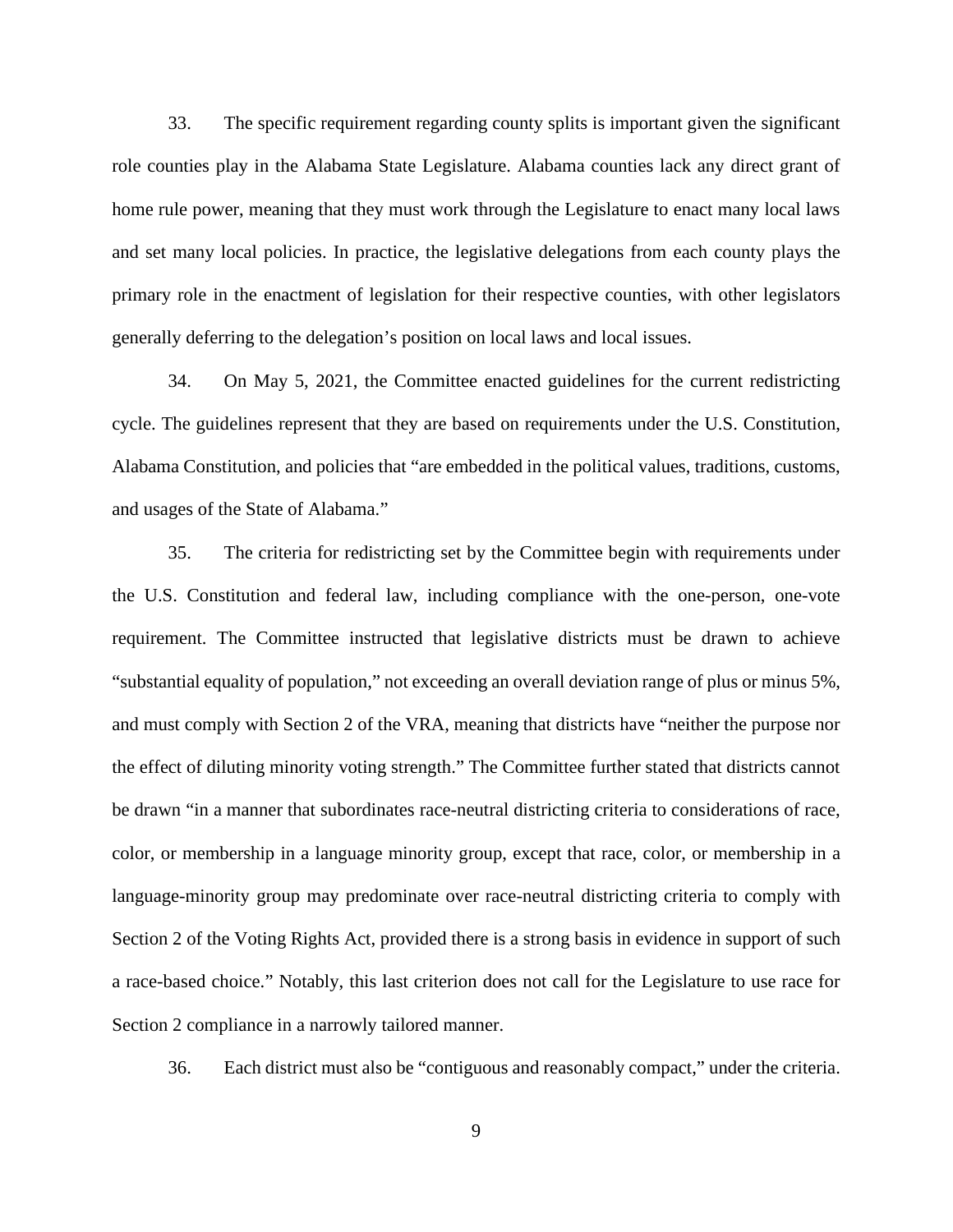- 37. The criteria next require compliance with the Alabama Constitution, including that:
	- a. Districts are "drawn to reflect the democratic will of all the people concerning how their governments should be restructured;"
	- b. Districts are drawn based on total population except that voting-age population may be considered to comply with Section 2 of the VRA and other laws;
	- c. The number of Senate districts is set at 35 and House districts at 105;
	- d. All districts must be single-member districts; and
	- e. All districts must be contiguous with each other.

38. The criteria next require compliance with redistricting policies that are "embedded in the political values, traditions, customs, and usages of the State of Alabama . . . to the extent that they do not violate or subordinate the foregoing policies prescribed by the Constitution and laws of the United States and of the State of Alabama," including:

- a. Avoiding contests between incumbents where possible;
- b. Permitting contiguity by water but not point-to-point or long-lasso contiguity;
- c. Respect for "communities of interest, neighborhoods, and political subdivisions to the extent practicable," with a community of interest "defined as an area with recognized similarities of interests, including but not limited to ethnic, racial, economic, tribal, social, geographic, or historical identities;"
- d. Minimization of the number of counties in each district; and
- e. Preservation of the cores of existing districts.

39. The Committee did not provide an order of importance for each of the criteria, except that "equality of population among districts and compliance with the Voting Rights Act of 1965" take priority when they conflict with other criteria.

## **The 2021 Legislative Process for Redistricting**

40. On August 12, 2021, the U.S. Census Bureau released the results of the 2020 Census. Alabama's population grew by 5.1% between 2010 and 2020. Alabama's current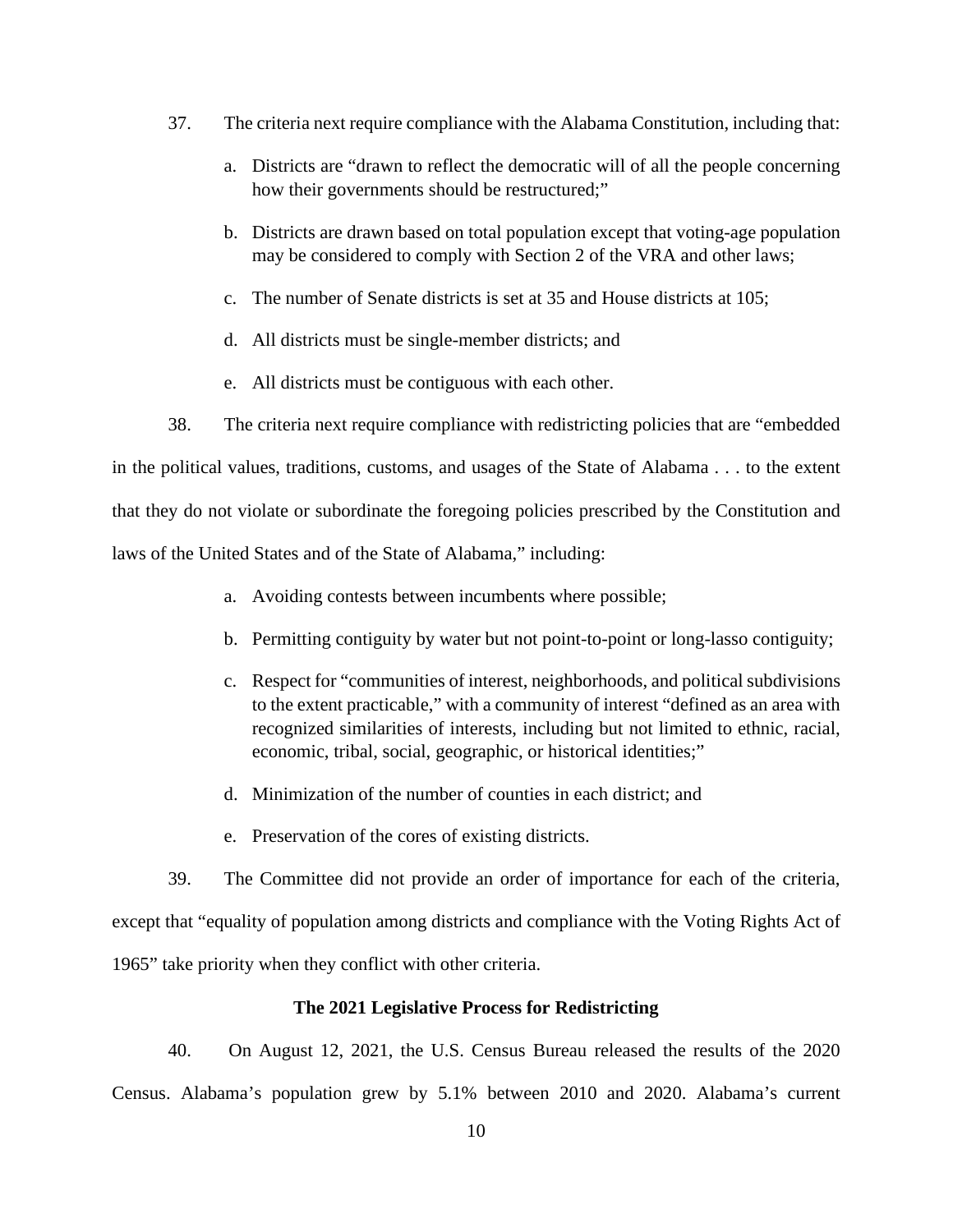population identifies as 63.1% non-Hispanic white, 26.9% as any part Black, 5.3% as Hispanic or Latino, 2.3% as any part American Indian/Alaska Native, and 2% as any part Asian. Communities of color drove this population growth. The Black population grew by 3.5%, the Hispanic/Latino population grew by 42.3%, and the Asian-American population grew by 43.4%, while the white population shrunk by 1%. The population identifying as solely Native American shrank as well, while the proportion of Alabamians identifying as multi-racial tripled.

41. Once census data was released, the Committee, under the leadership of Defendants McClendon and Pringle, began to develop redistricting plans for State Senate and State House of Representatives districts. *See* Ala. Code § 29-2-50(2).

42. The Committee consists of members of both the State House and Senate, with the Speaker of the House appointing one House member from each of the seven congressional districts and four additional House members and the Lieutenant Governor appointing one Senator from each of the seven congressional districts and four additional Senators. *See* Ala. Code § 29-2-51(c). The 2021 Committee includes 21 members—15 of whom are white and six of whom are Black.<sup>2</sup>

43. All Committee meetings must be open to the public, and the Committee must provide a "[r]easonable opportunity" for members of the public to give comments and input regarding redistricting.

<sup>2</sup> Ala. Legis., *Permanent Legislative Committee on Reapportionment*,

http://www.legislature.state.al.us/aliswww/ISD/JointIntCommResults.aspx?OID\_COMM=1300 &COMMITTEE=PERMANENT%20LEGISLATIVE%20COMMITTEE%20ON%20REAPPO RTIONMENT (last visited Nov. 13, 2021). An additional Republican committee member left the Legislature in July 2021. *See* Eddie Burkhalter, *Governor appoints Rep. Bill Poole as state finance director*, Ala. Pol. Rep. (July 16, 2021),

https://www.alreporter.com/2021/07/16/governor-appoints-rep-bill-poole-as-state-financedirector/.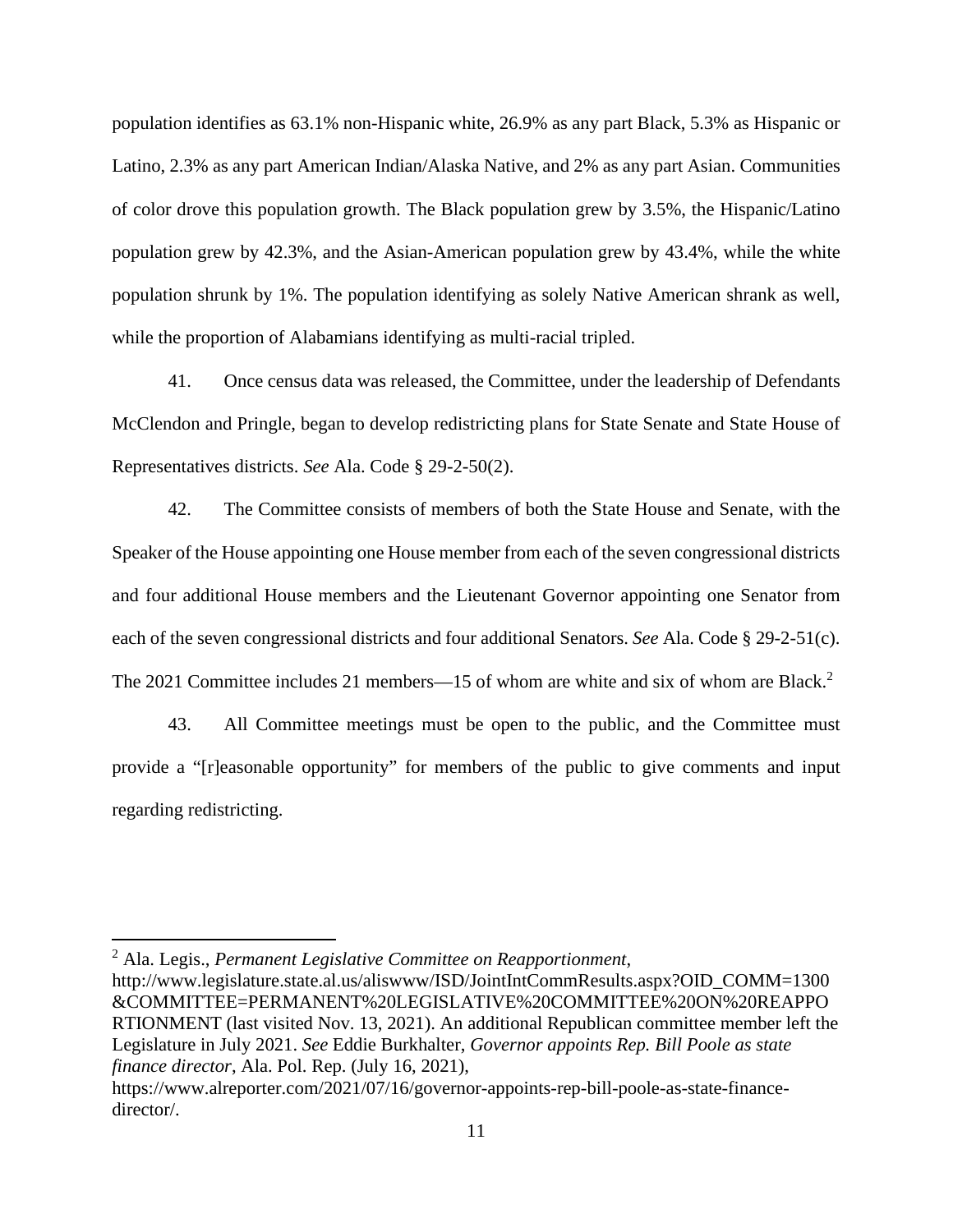44. Between September 1 and 16, 2021, well before the Committee released any draft maps or proposals, the Legislative Reapportionment Office held 28 public hearings across the State. All but one hearing—held at 6:00 pm at the Statehouse in Montgomery—were held between the normal workday hours of 9:00 a.m. to 5:00 p.m.

45. Although Committee Co-Chair Sen. Jim McClendon said that the public hearings served "to try to give the opportunity for any citizen to have input into the process," before the public hearings even began, he told the press that the new maps would not cause "any surprises for the candidates or for the voters,"<sup>3</sup> suggesting that the contours of the maps had already been decided and that the public input process was, at best, a formality rather than a meaningful opportunity for public input.

46. On October 19, 2021, Plaintiffs Alabama NAACP and Greater Birmingham Ministries, along with other advocacy organizations, sent a letter to the Committee reminding them of their obligations under Section 2 and the Constitution, highlighting the Committee's obligation to conduct a racial-polarization analysis, and sharing that based on the organizations' own racialpolarization analyses, voting continues to be highly polarized but that districts packed with high Black voting age populations are not necessary for Black voters to have an influence in elections.<sup>4</sup>

47. Governor Ivey called a Special Legislative Session on redistricting in Alabama to begin on October 28, 2021.

48. On October 26, 2021, the Committee held its first public meeting of this redistricting cycle. The maps proposed by the Committee were not available to the public until the

<sup>3</sup> Mike Cason, *Alabama lawmakers begin task of drawing new political districts*, AL.com (Aug. 31, 2021), https://www.al.com/news/2021/08/alabama-lawmakers-begin-task-of-drawing-newpolitical-districts.html.

<sup>&</sup>lt;sup>4</sup> October 19, 2021 Letter to Committee, https://www.naacpldf.org/wp-content/uploads/Letter-to-AL-Reapportionment-Committee-20211019-1-1.pdf (last visited Nov. 13, 2021).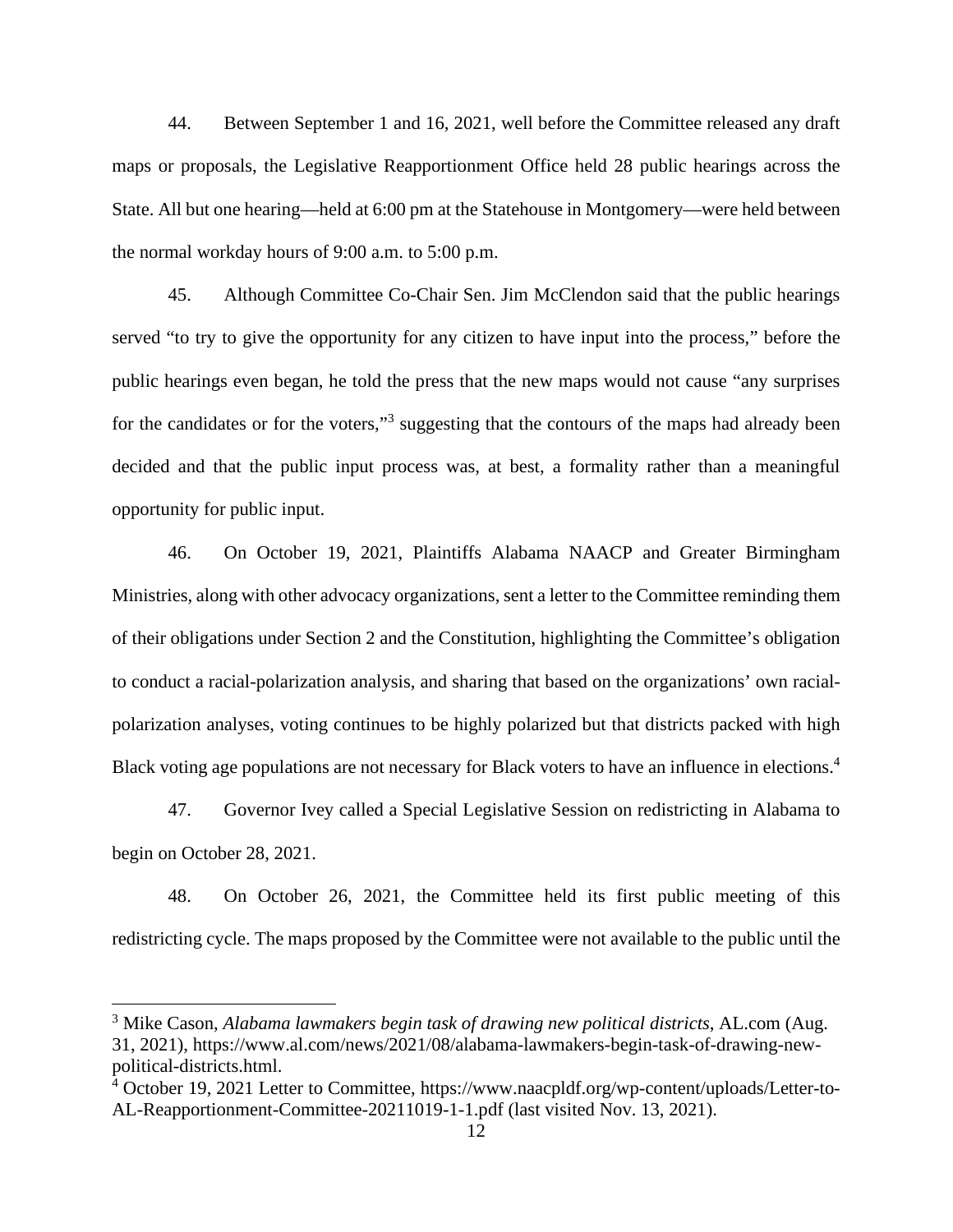day before—October 25, 2021— long after the last of the public redistricting hearings. A member of the Committee, Rep. Chris England, published the proposed maps on Twitter.<sup>5</sup> Upon information and belief, the Committee itself did not release the maps to the public until the day of the Committee meeting and many Committee members did not see the full proposed maps beyond their own districts and those surrounding until the day before the meeting. Beyond the Committee, the Committee Co-Chairs and their staff met with each incumbent legislator or their staff in person or online and individual legislators only viewed and provided feedback on draft maps of their districts, not maps of the entire state.

49. The Co-Chairs asserted that the Committee's lawyer, Dorman Walker, reviewed the maps and determined that they all complied with Section 2 and the Fourteenth Amendment to the U.S. Constitution, but did not explain what analysis had been undertaken to reach that conclusion. Mr. Walker has been the Committee's lawyer for 25 years, including when a federal court held that 12 districts were unconstitutional racial gerrymanders. Sen. McClendon explained that Mr. Walker told him that racial-polarization analysis was only done—by an unnamed consultant in Georgia—for certain state legislative districts where "it looked like there might possibly be a racial issue," rather than analyzing every district. Sen. McClendon did not elaborate on any criteria used to determine which of the districts were sufficiently "questionable" to require racial-polarization analysis. No such analysis was provided to Committee members before or during the meeting. Committee members only received demographic and population data for each district, and neither Mr. Walker nor the Georgia consultant attended the Committee meeting.

<sup>&</sup>lt;sup>5</sup> Chris England (@RepEngland70), Twitter (Oct. 25, 2021, 12:30 p.m.), https://twitter.com/RepEngland70/status/1452674045804167169.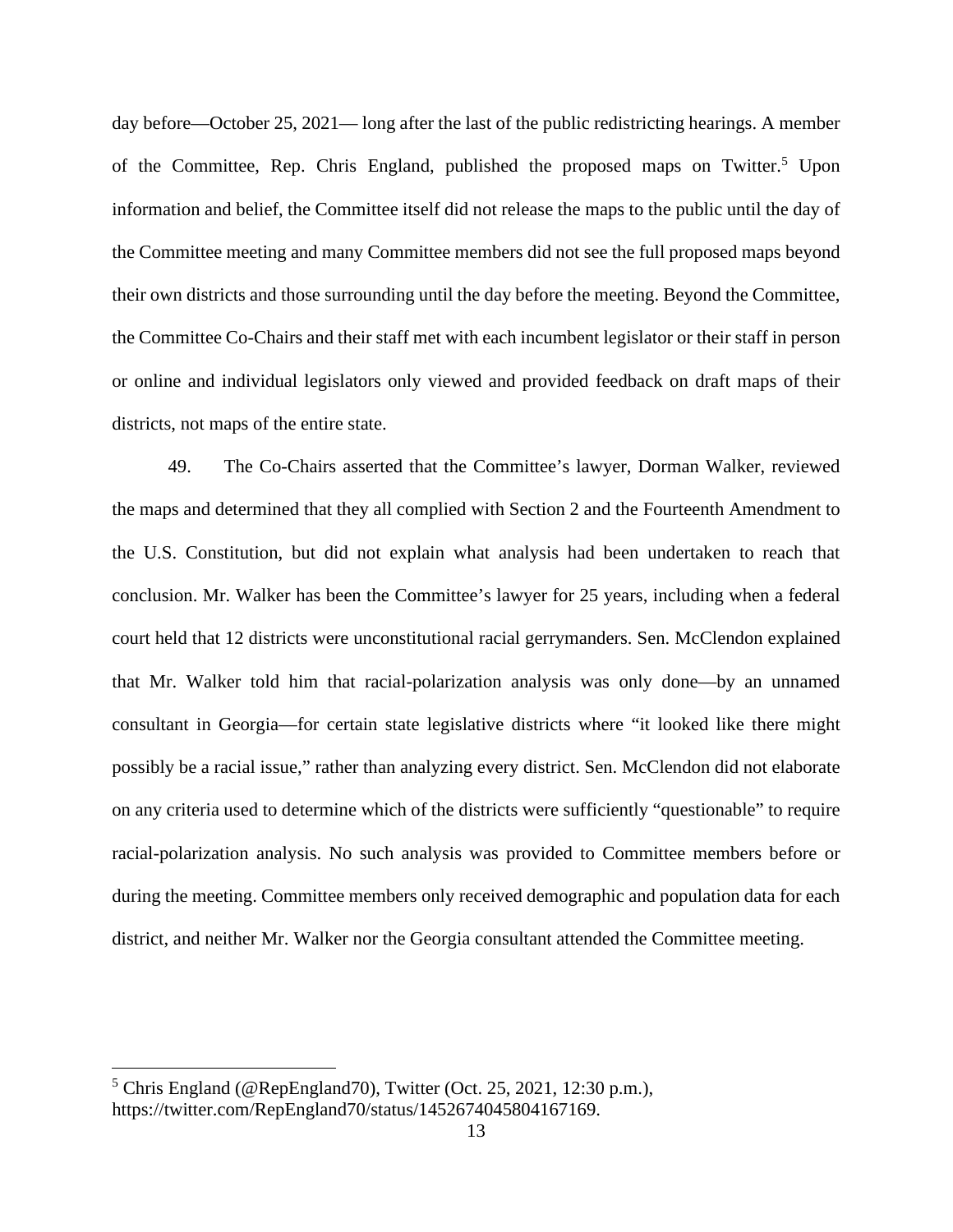50. Rep. Laura Hall moved to postpone any vote on the proposed maps until the Committee members and the public had time to review the maps and accompanying racialpolarization analysis. That motion failed along racial lines.

51. It is illustrative that no racial-polarization analysis was conducted for Congressional District 7—the single majority-minority congressional district in the state. Defendant Pringle told the Committee that Mr. Walker said that such analysis was unnecessary because the district has a Black voting age population ("BVAP") of around 54%, but did not explain the significance of that number, and when Rep. England asked Sen. McClendon to explain the relationship between a BVAP of 54% and the actual or potential results of a racial-polarization study, Defendant McClendon replied, "I got no clue."

52. Some Committee members expressed concern that the maps applied the wholecounty proviso selectively, along racial lines, creating an extreme number of county splits in majority-minority Jefferson County and in Tuscaloosa County, which is now approximately 40% people of color. Rep. England suggested that larger metropolitan areas—where the largest number of Black Alabamians and Alabamians of color reside—were being divided to dilute the voices of the residents of those counties. He made the point that House District 72, for example, reaches from Bibb County through Hale and Greene Counties, and then not just into Tuscaloosa County, but well into the predominantly Black west side of the city of Tuscaloosa. Those Black residents would be represented by a member who lives an hour and a half away, unlike the predominantly white districts around Tuscaloosa.

53. "I don't think that's by accident," Rep. England said. The map "carved up the city of Tuscaloosa to the point where it's very difficult to say" that people who live inside the city limits have as much influence as people that live outside them. Rep. England explained that it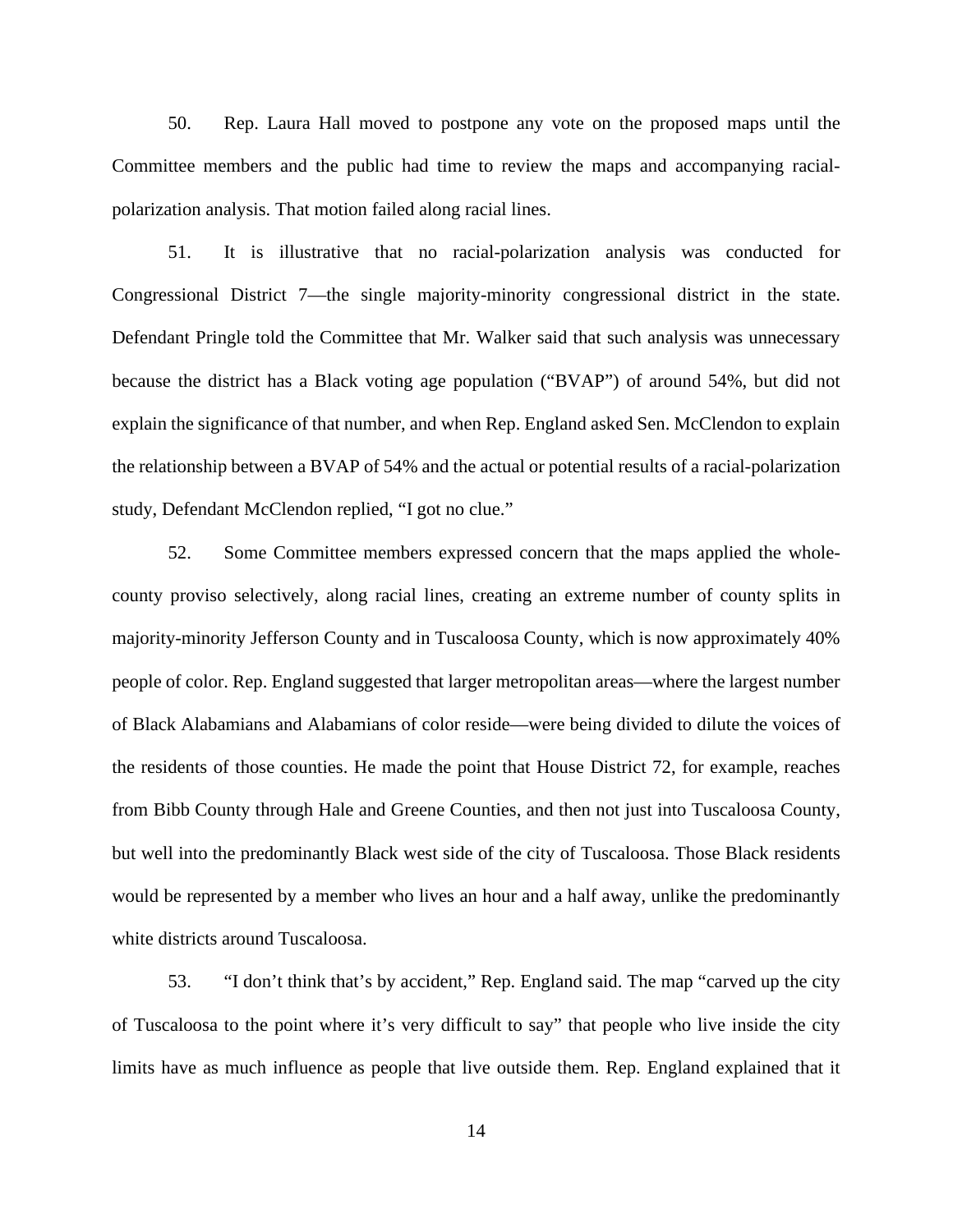appeared that in areas with significant percentages of people of color, "you dove into cities just to capture [ ] the Black population and to pack them into districts . . . to make sure that their influence[ ] does not spread outside to potentially impact an election . . . ." He then requested racialpolarization studies for the House districts around Tuscaloosa and to see the results of the studies done on any other districts in the State. Upon information and belief, these studies still have not been released.

54. In the end, the House and Senate maps were passed out of Committee along racial lines, with all 15 white members voting in favor and all 6 Black members opposed.

55. On October 28, 2021, the Alabama House of Representatives and the Senate convened in a special session dedicated to redistricting.

56. The Senate first took up the State Senate and Board of Education maps while the House considered the State House and congressional maps.

57. On October 29, the Senate General Fund and Appropriations Committee reviewed the State Senate map.

58. Defendant McClendon specified that the Senate map had a maximum deviation of plus or minus 5%. Although the map drawers "tr[ied] to respect counties," the map contained 19 county splits.

59. Senator Singleton asked Sen. McClendon why seven senators represented a single county—Jefferson County. Defendant McClendon replied that "that's more of the rule than the exception," particularly in high population areas. Senator McClendon explained that the map drawers made these splits to obtain "the necessary votes to get this bill passed." Sen. McClendon did not disagree when Sen. Singleton clarified that the county splits were not "about whether or not we legally need to do this or not," but more about getting enough votes.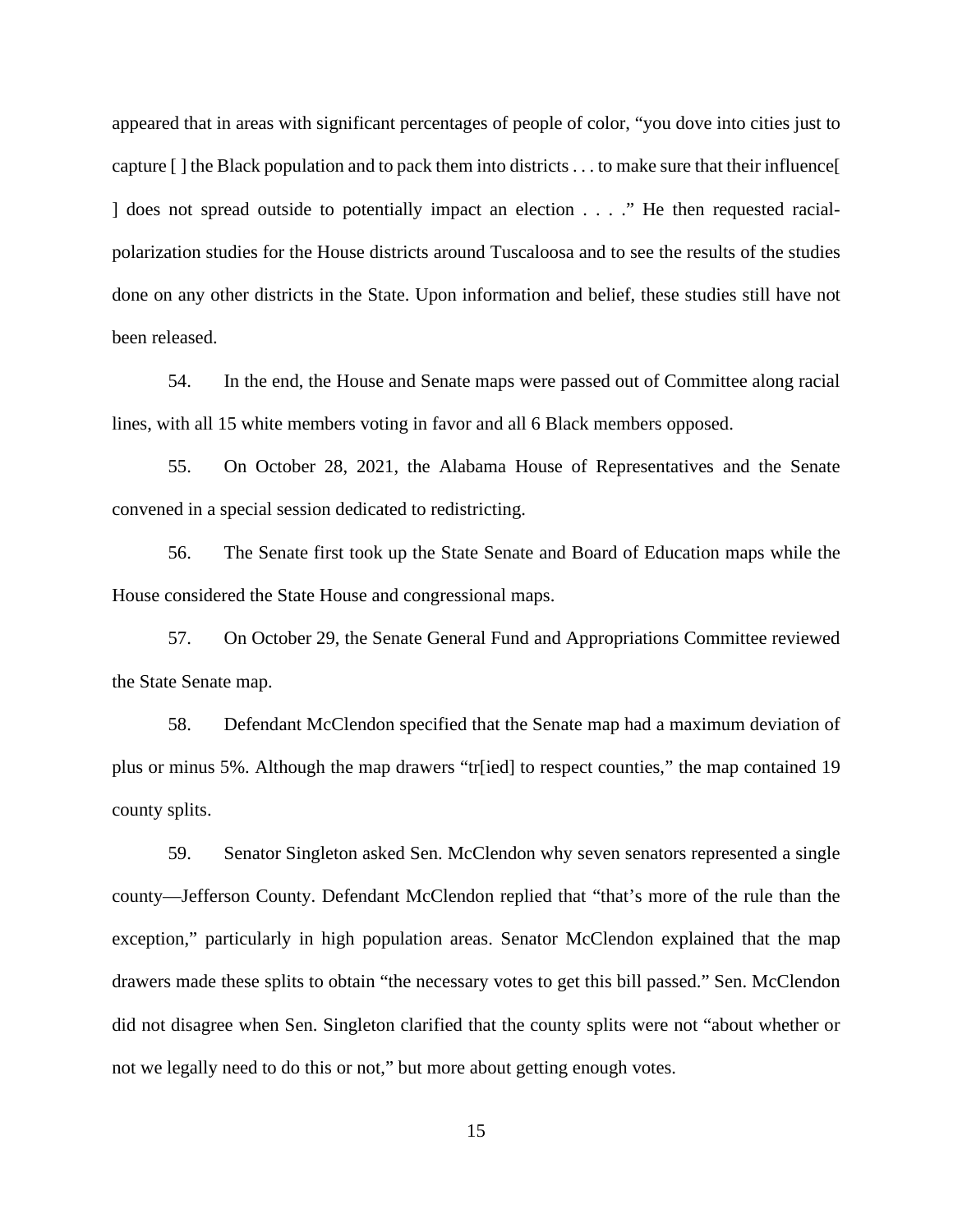60. After less than five minutes consideration, the Committee gave the State Senate map a favorable report.

61. The House State Government Committee reviewed the State House and congressional maps at the same time. Multiple times throughout the Committee meeting, Rep. Pringle noted that he had not seen full plans from outside groups, including the Alabama NAACP and Greater Birmingham Ministries. Defendant Pringle stated that he was "running analysis" on maps from outside groups but did not specify when that analysis would be complete.

62. Rep. Grimsley inquired whether the map split up precincts. Although Rep. Pringle stated that he did not draw Rep. Grimsley's district "along racial lines," Rep. Grimsley equated the precincts included with racial lines. When Rep. Grimsley asked Rep. Pringle to fix the issue of splitting precincts across racial lines, Rep. Pringle moved on to another questioner.

63. Defendant Pringle also asserted that when the maps were drawn, "they were race neutral." "There was no race up on the screen." "Race was not in the equation." Yet he also responded to a question from a voter about packing and cracking the Black community by explaining the Committee's obligation under the VRA to ensure that they neither "intentionally or unintentionally diminish the ability of a protected class of minority citizens from electing or defeating the candidate of their choosing." Rep. Pringle also noted a difference between political and racial gerrymandering, which he considered "a totally different subject," and when the voter replied that he did not see the difference between parties and race in this context, Rep. Pringle told the voter that "[t]his is like peeling an onion" and that his time for questioning had expired.

64. Rep. Hollis asked Rep. Pringle to explain how the State Government Committee took up the bill after the Reapportionment Committee voted it out the previous day. Specifically,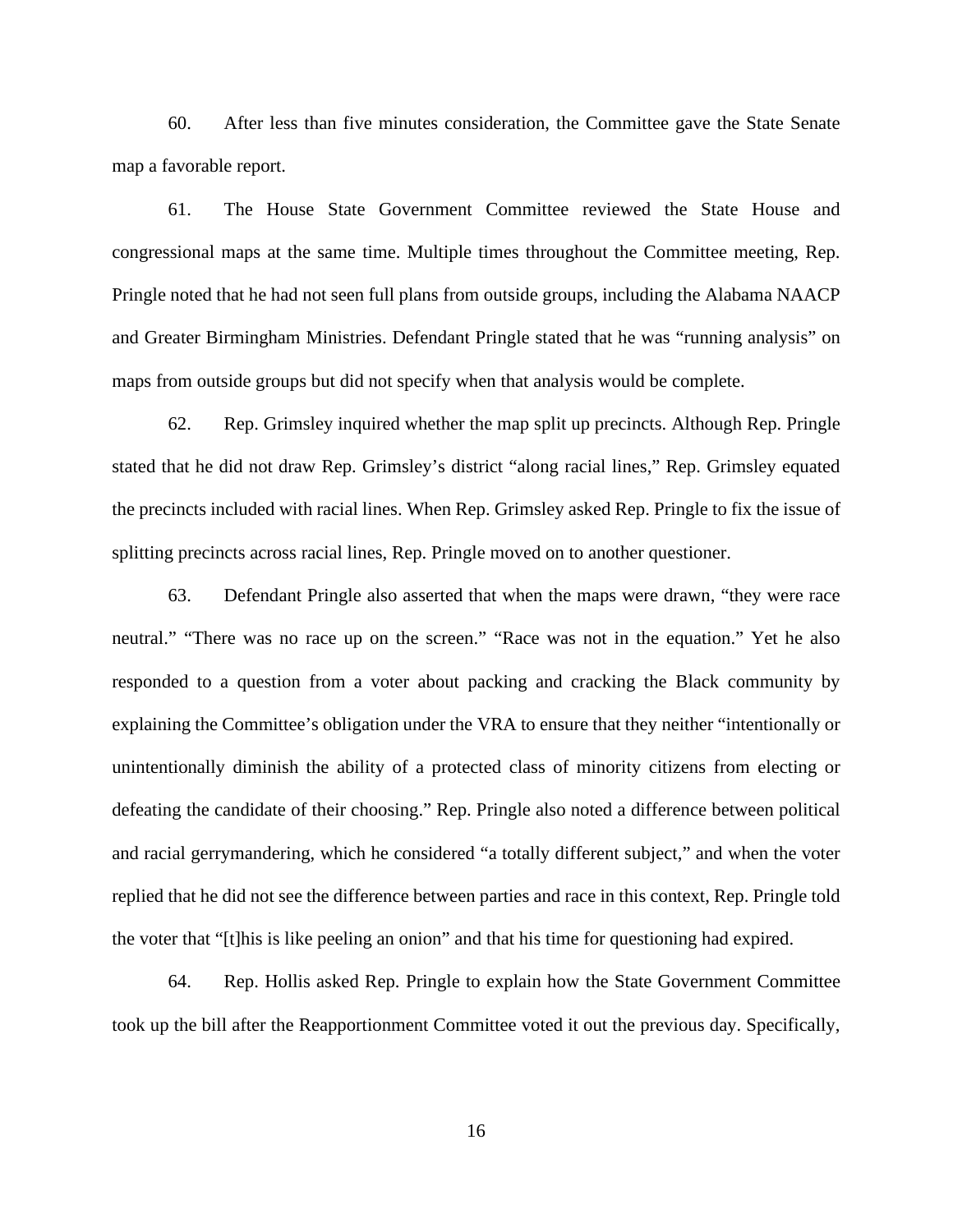Rep. Hollis explained that "a lot of people in the public" would not know how to access the maps, which were only put online a day before.

65. Evan Milligan asked Defendant Pringle whether the Reapportionment Committee conducted racial polarization studies on any of the maps. Rep. Pringle replied that such studies were conducted on "some of the districts that we were concerned about," but that they "were still working on it." Mr. Milligan asked Rep. Pringle for a timeline of these analyses. Again, Rep. Pringle offered no detail. "We're working on it," he said. Mr. Milligan suggested that the Committee lacked the necessary data to determine whether either State Legislative map violated federal law. Defendant Pringle did not reply.

66. Without having any public racial polarization analyses, the Committee gave the State House map a favorable report.

67. On November 1, the full Senate considered the State Senate map. Throughout the floor debate, Defendant McClendon emphasized that a primary concern in drawing the maps was whether the Senate would pass them. He maintained the importance of drawing a passable map even when another senator suggested that the Supreme Court might hold that the maps are unconstitutional.

68. Sen. Smitherman told Sen. McClendon that he had not received a copy of the proposed Senate map, or even a map of his district. He asked that everyone be given copies of the map so they "can understand just what [they're] voting for." He specifically requested a map with street- or precinct-level data as opposed to a map of counties with only the senators' names on them.

69. Sen. Smitherman again questioned why Jefferson County has seven senators when, population-wise, it should only have 4.7. He noted that the Senate map did not reduce the number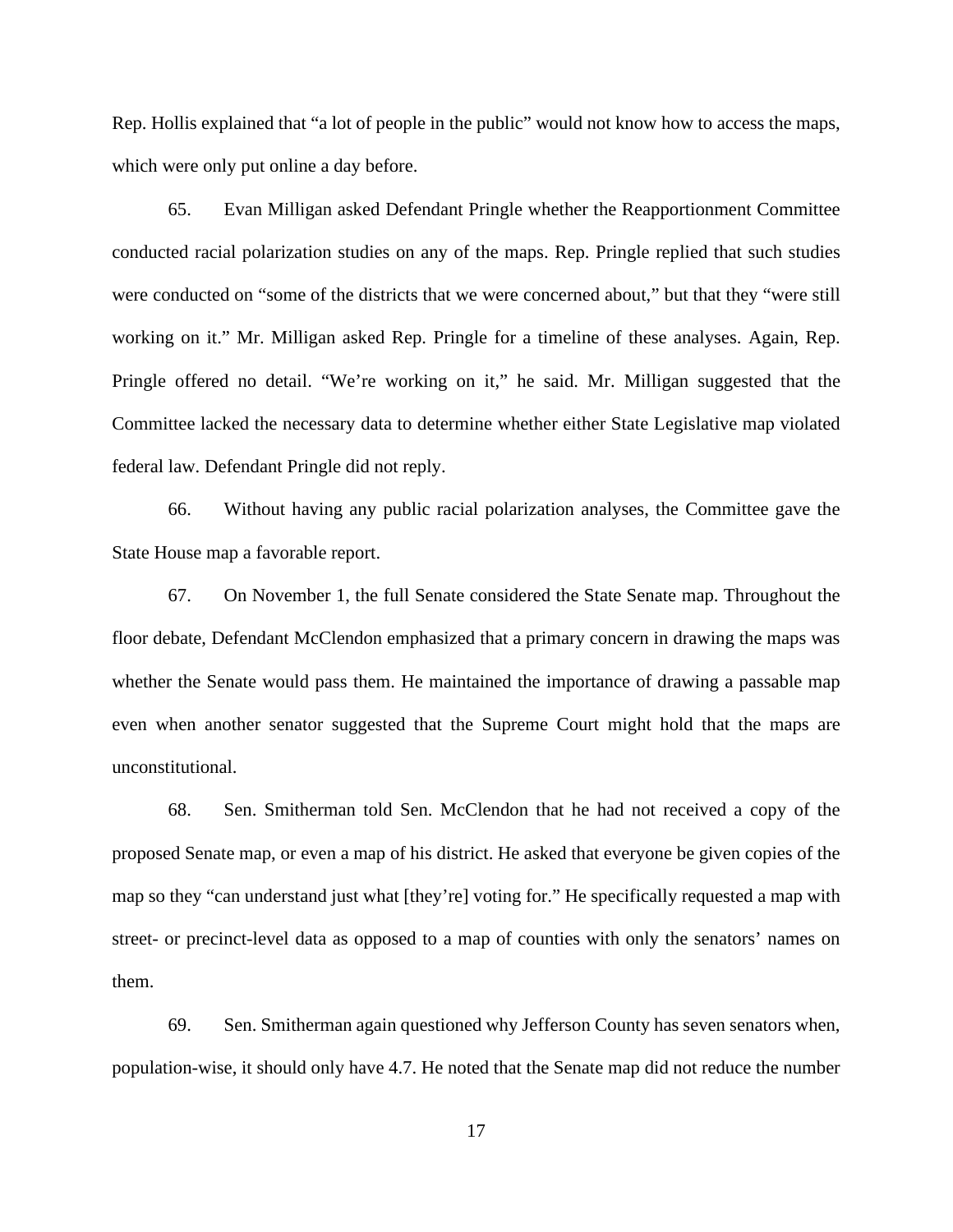of splits in Jefferson County even though the map reduced the number of splits in multiple other counties. Sen. Singleton echoed the concern over "unnecessary splits" in Jefferson County. The Senate nonetheless passed the State Senate map.

70. Meanwhile, the full House of Representatives debated the State House map.

71. Rep. Mary Moore discussed how Jefferson County in a manner that split communities of interest. As a result, voters in some districts have "little, if anything, in common." Rep. England asked Rep. Pringle what the primary objective he had in drawing the maps. "To comply with the Committee Guidelines," Rep. Pringle replied. Rep. England asked Rep. Pringle, "when it matters the most, constitutional principles override political ones. Would you say that's correct?" Rep. Pringle responded that he is "not an attorney" so he could not answer the question.

72. The House adopted a substitute State House map sponsored by Defendant Pringle, which made very minor changes to the original map. The House passed the State House map, as substituted, 68-35.

73. The next day, the House State Government Committee considered the State Senate map already passed by the Senate.

74. Multiple voters raised that the Reapportionment Committee had not conducted sufficient racial-polarization analyses, did not draw enough majority-minority districts, and split up communities of interest.

75. One voter criticized the public-hearing process. She noted that 27 out of 28 public hearings were held during work hours. "Many hearings were closed within minutes of starting." The last hearing, for example, lasted only four minutes and 40 seconds. It closed while people were still typing out their questions.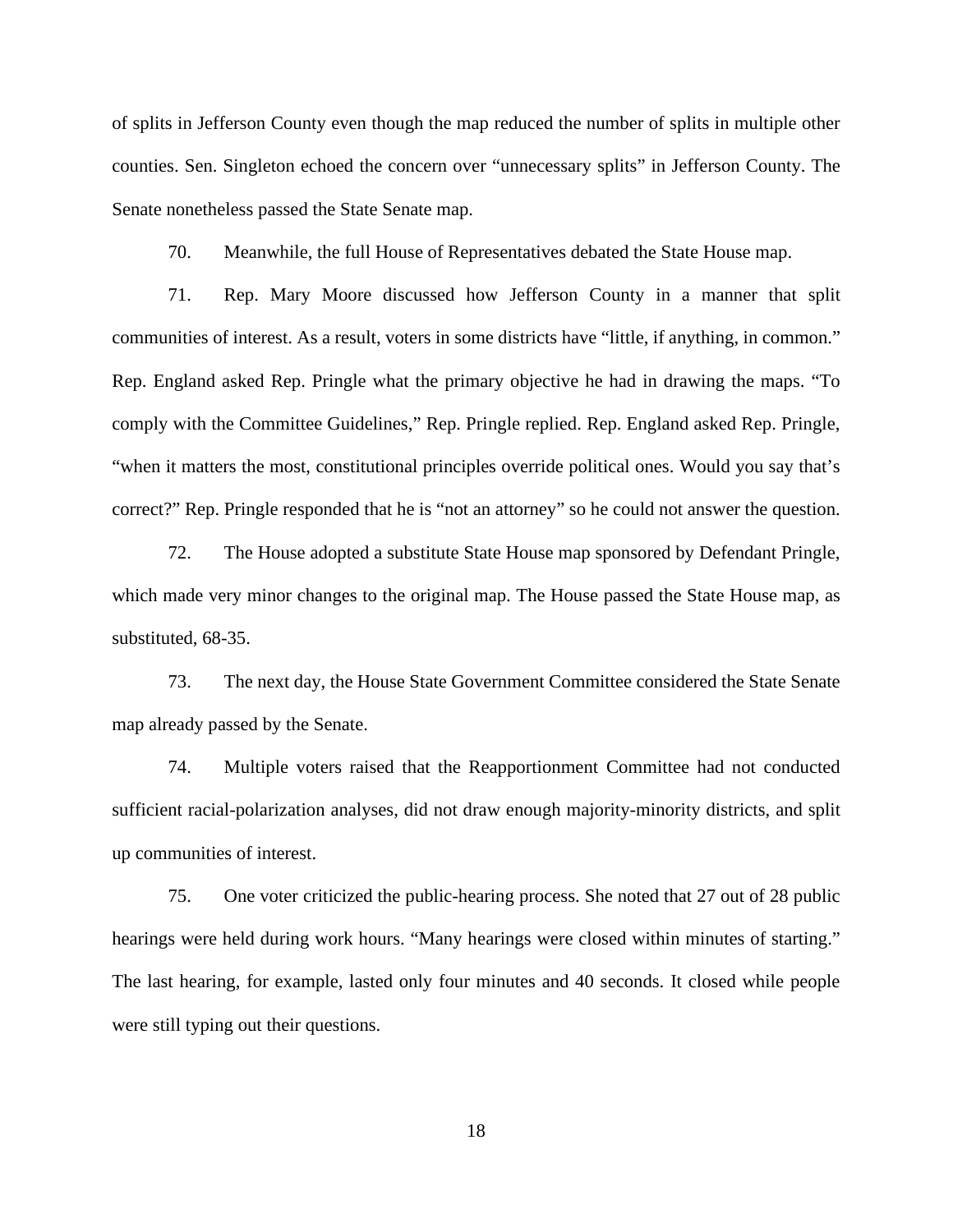76. Regardless, the State Government Committee gave the Senate bill a favorable report.

77. The full Senate considered the State House map the next day. Defendant McClendon presented the map to the Senate. He claimed that racial data "was removed from the screen" when the districts were initially drawn with "race blindness" in mind, but did not address how race was ultimately considered for VRA-compliance or otherwise before being finalized. Sen. Singleton highlighted that Rep. Pringle made changes to the map after the Reapportionment Committee approved it. He found it "pretty disturbing" that Rep. Pringle made the changes without consulting the Committee and that Sen. McClendon could not explain what the changes were.

78. Sen. McClendon requested that the Senate not "get involved" in the House's business. He added that the Senate previously has voted on maps and proposals "with not a lot of detail" and that "nobody has seen before, except maybe one person or two people."

79. The Senate carried over debate on the State House map until November 3. After approving the congressional map, the Senate approved the House map by a vote of 25-7.

80. Meanwhile, the full House of Representatives approved the State Senate map 76- 26-1 with essentially no debate.

81. Governor Ivey signed the State House and Senate maps into law on November 4, 2021.

## **State Senate Districts 7, 11, 12, 18–21, 24–26, and 33 are Racially Gerrymandered**

82. The Challenged Senate Districts, which are clustered in and around the State's largest cities and largest concentrations of Black voters, reflect the use of race as a predominant redistricting factor, packing voters in a manner not justified by the VRA or cracking communities to prevent voters of color from electing candidates of choice.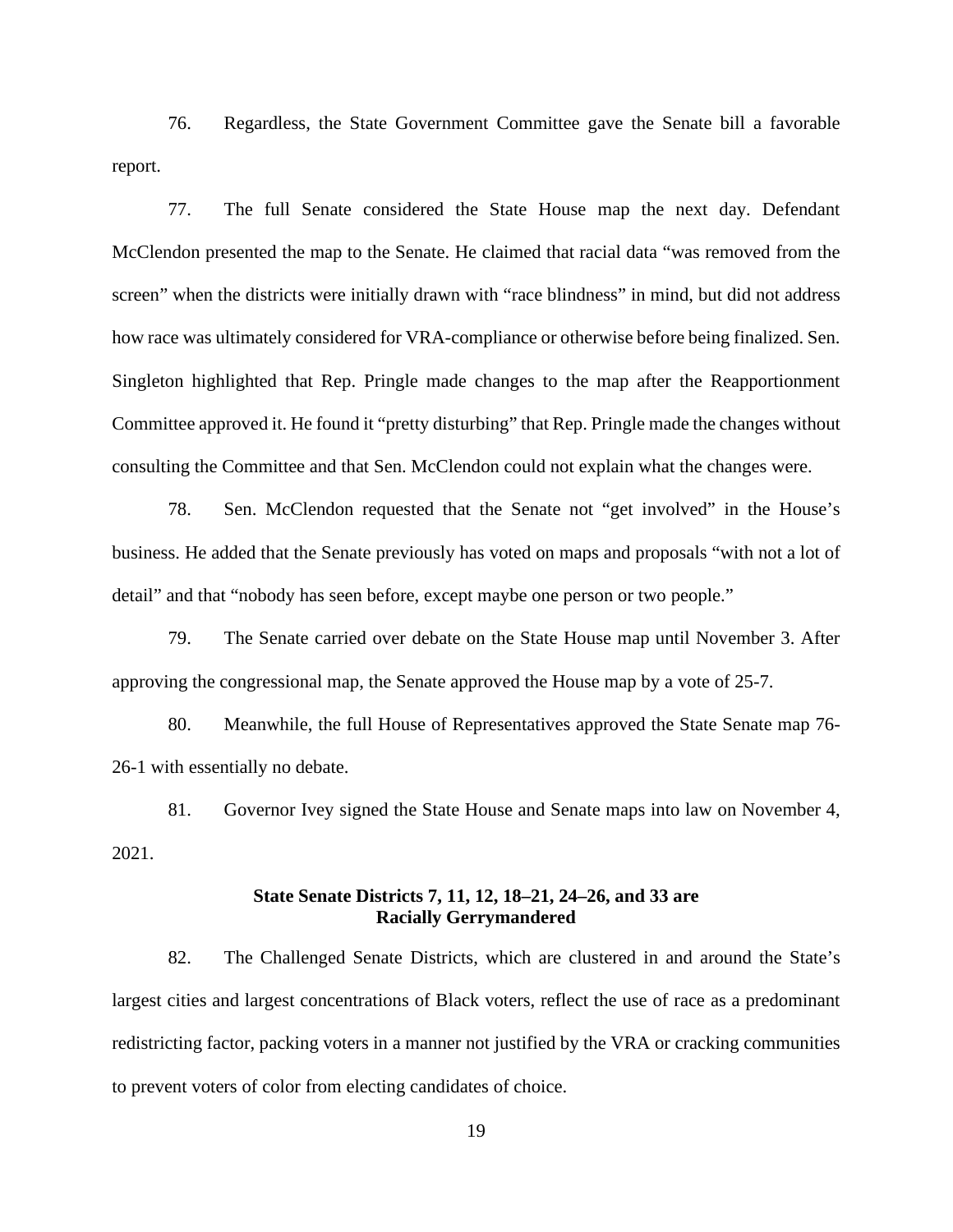State Senate District 7

83. Race was the predominant factor in drawing State Senate District 7 in the Huntsville/Madison County area, but it was not employed in a narrowly tailored manner to advance compliance with Section 2 of the VRA or any other compelling governmental interest. District 7 begins in the Northwest portion of Madison County along the Tennessee border to the north and Limestone County to the west, and then becomes much narrower, snaking south to capture some of the center of the city of Huntsville, splitting the City of Huntsville and the Black community there into three parts, and then running east all the way to the border of Jackson County.

84. Other indicators further establish race as the predominant factor in drawing Senate District 7. For one, the district is among the least compact in the Senate, consistent with its highly irregular shape. Moreover, by cutting through the Black community and splitting communities of interest and then taking a sharp eastern turn to capture heavily white communities rather than more racially diverse communities in Huntsville, the lines themselves indicate that race is the reason for the unusual shape of District 7 above and beyond any other factors.

85. The figure below reveals how District 7 surgically carves out some but not all of the Black population of central and north Huntsville, splitting the other parts of those communities into Districts 2 and  $8<sup>6</sup>$ 

<sup>&</sup>lt;sup>6</sup> In this and other figures, district lines appear in yellow, county lines in red, and municipalities in dotted lines. Green shading indicates the concentration of the Black voting age population, with darker areas indicating a higher BVAP percentage. District numbers appear in black boxes, with the number below the district number showing BVAP for that district.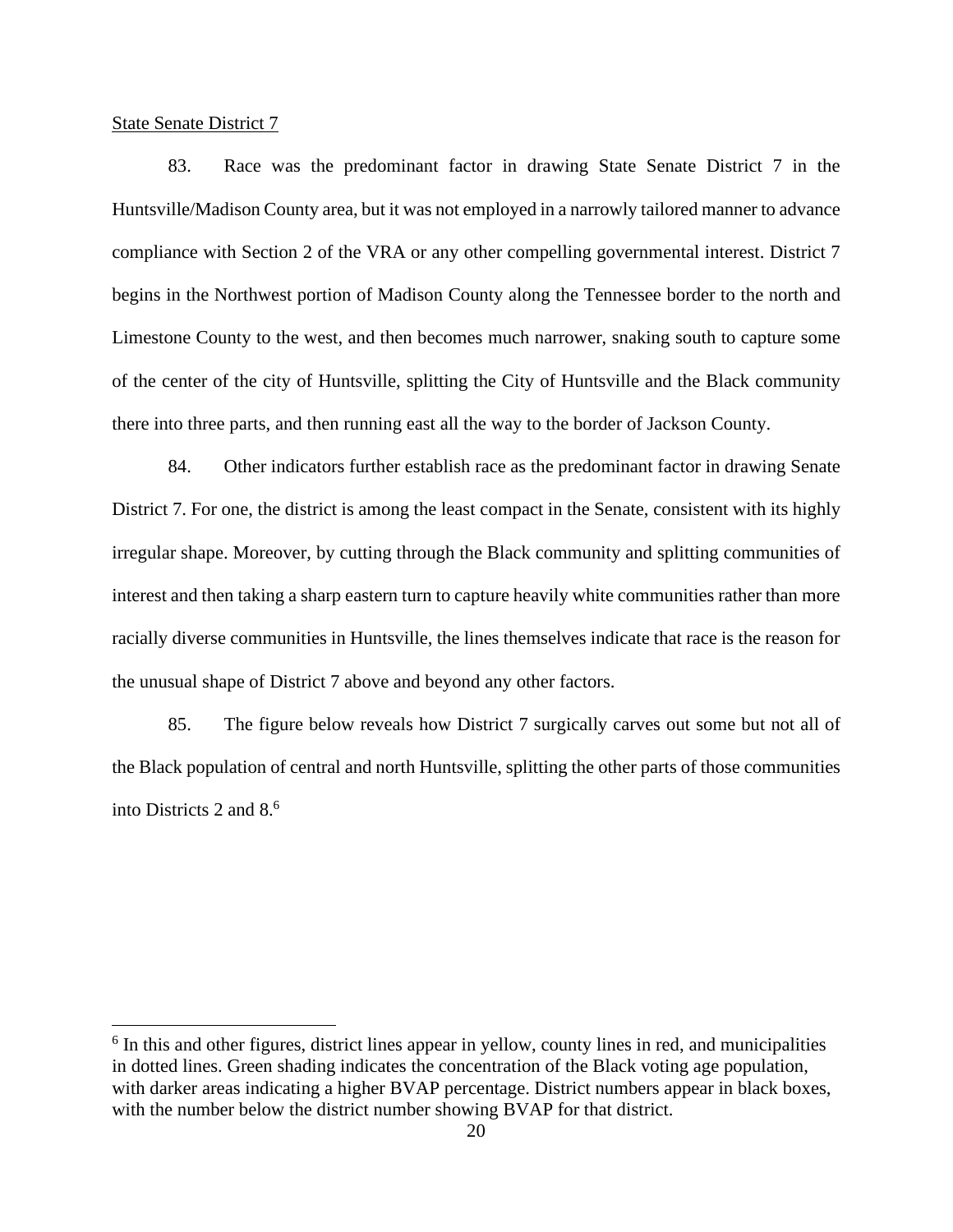

86. No compelling governmental interest, including compliance with Section 2 of the VRA, justifies the use of race to crack Black voters among three districts and impair such voters from having a meaningful chance at electing candidates of choice. Indeed, District 7 appears to violate the principles the Committee bound itself to by splitting a community of interest in the center of Huntsville. Had the Committee followed its own districting principles and prioritized race only in a narrowly tailored manner to consider VRA compliance, Black voters could form an effective plurality, if not majority, in Huntsville. Yet the irregular lines drawn for District 7 appear designed to prevent that very possibility.

## State Senate Districts 25 and 26:

87. Race was the predominant factor in drawing both State Senate Districts 25 and 26, and it was not employed in a narrowly tailored manner to advance compliance with Section 2 of the VRA or any other compelling governmental interest.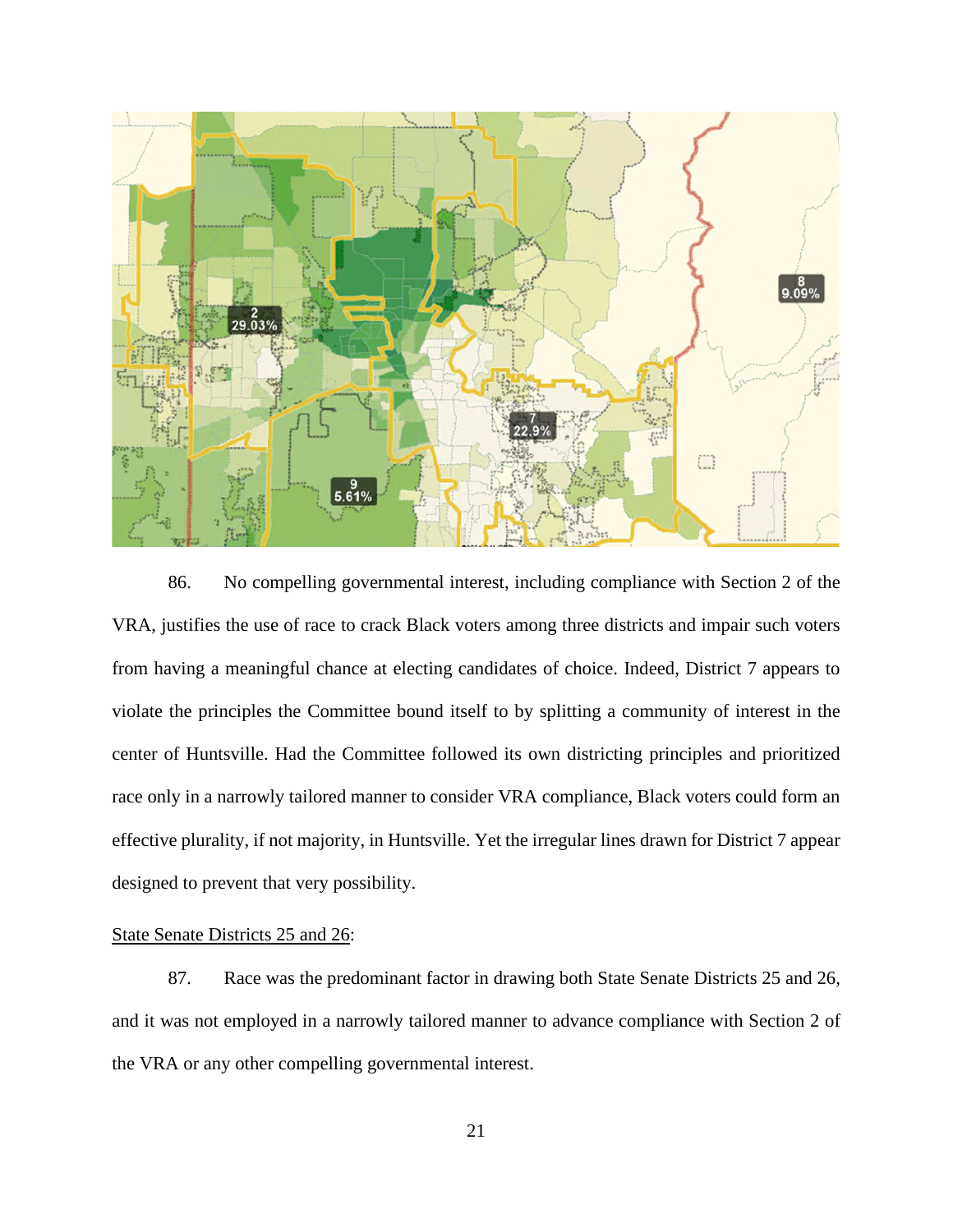88. District 25 stretches from the northern edge of Elmore County down to the southern edge of Crenshaw County. Instead of following the county line, District 25 splits away from the southwest border of Elmore County, leaving the remaining portion of the County in another district. Along its path, it picks up the eastern and southern parts of Montgomery County. Its shape becomes irregular in Montgomery, where a pronounced divot reaches in to capture white communities on the east side of the City of Montgomery; it becomes increasingly narrow as the district moves south through the city, then juts under District 26 before continuing south into Crenshaw. All but a few of its precincts are majority white and it has a BVAP of 29%. District 25 is one of the least compact in the State.

89. District 26 includes much of the City of Montgomery except the portion that District 25 has carved out on the east side. District 26 has a BVAP of 66.1% and contains all but two of the City's precincts made up of majority of Black residents.

90. The figures below reveal how these districts work together to pack Black voters into District 26 and draw white voters into neighboring District 25. The first figure shows a broader view of the region; the second figure shows a closer view of the central juncture between Districts 25 and 26.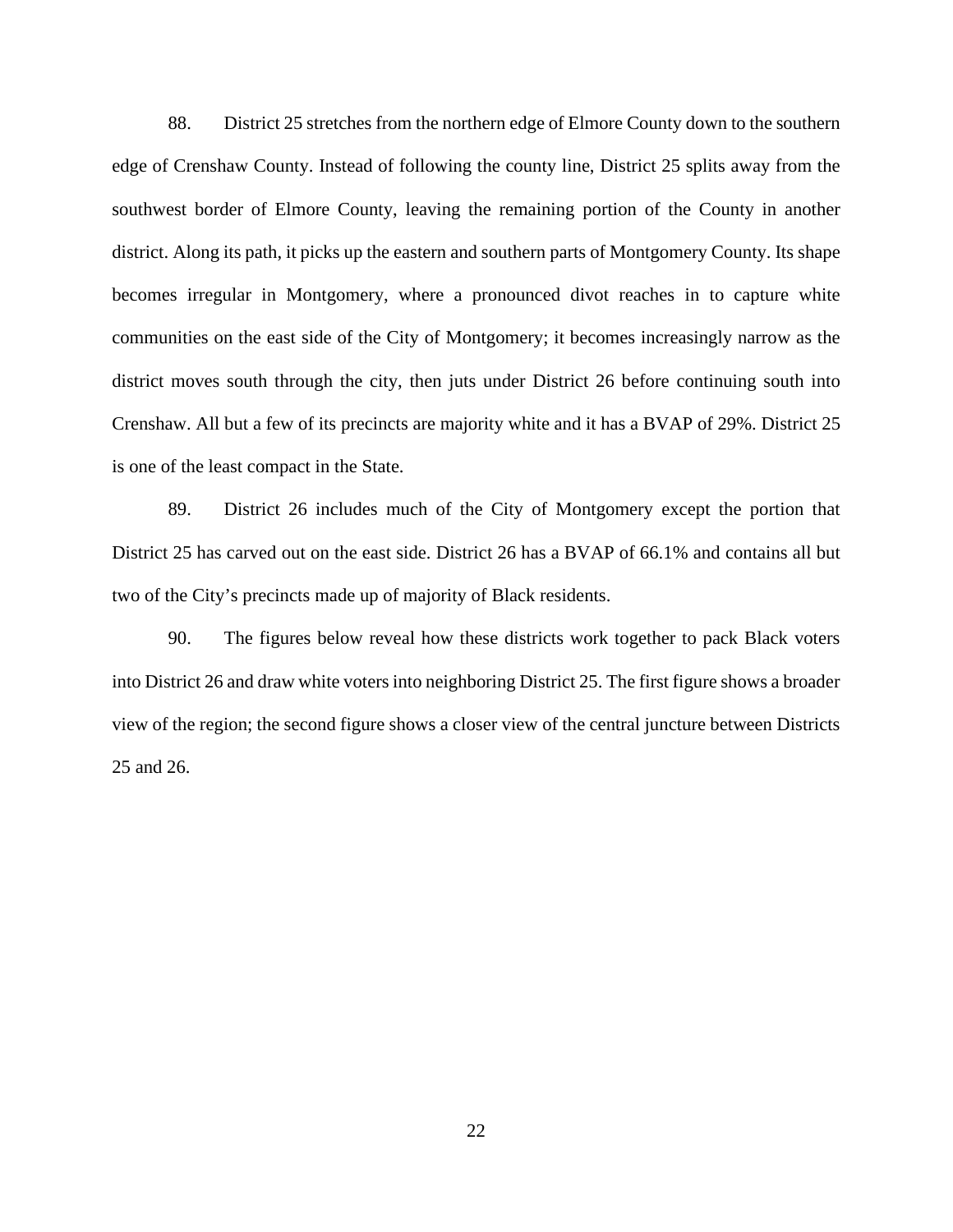



91. No compelling governmental interest, including compliance with Section 2 of the VRA, justifies the use of race to pack Black voters into one district and white voters into another, thereby diluting the voting power of Black voters in the Montgomery area. An effectiveness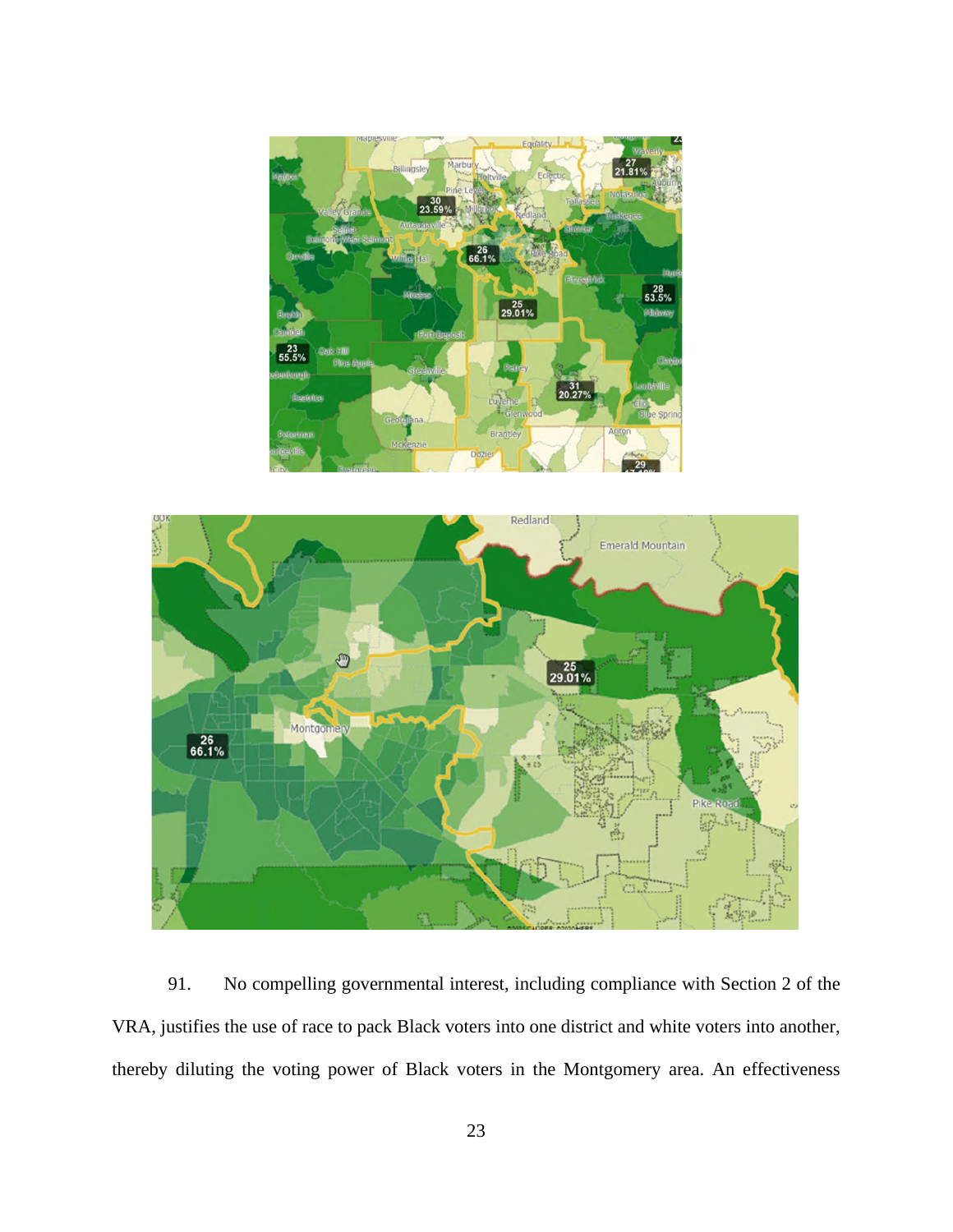analysis—an examination that identifies whether and to what degree voting is racially polarized and analyzes based on votes for Black-preferred candidates and turnout percentages across elections what percentage BVAP is required for Black voters to usually elect candidates of choice in that region—shows that District 26 is drawn with a BVAP that is more than 15% higher than necessary for Black voters to elect their candidates of choice.

### State Senate District 33

92. Race was the predominant factor in drawing State Senate District 33, and it was not employed in a narrowly tailored manner to advance compliance with Section 2 of the VRA or any other compelling governmental interest.

93. Butterfly-shaped District 33 straddles the boundary line between Mobile and Baldwin Counties. The district lines are drawn to pull in nearly every majority-Black precinct in Mobile as well as the majority-Black City of Prichard. The figure below reveals how district lines in Mobile County pack Black voters into District 33.

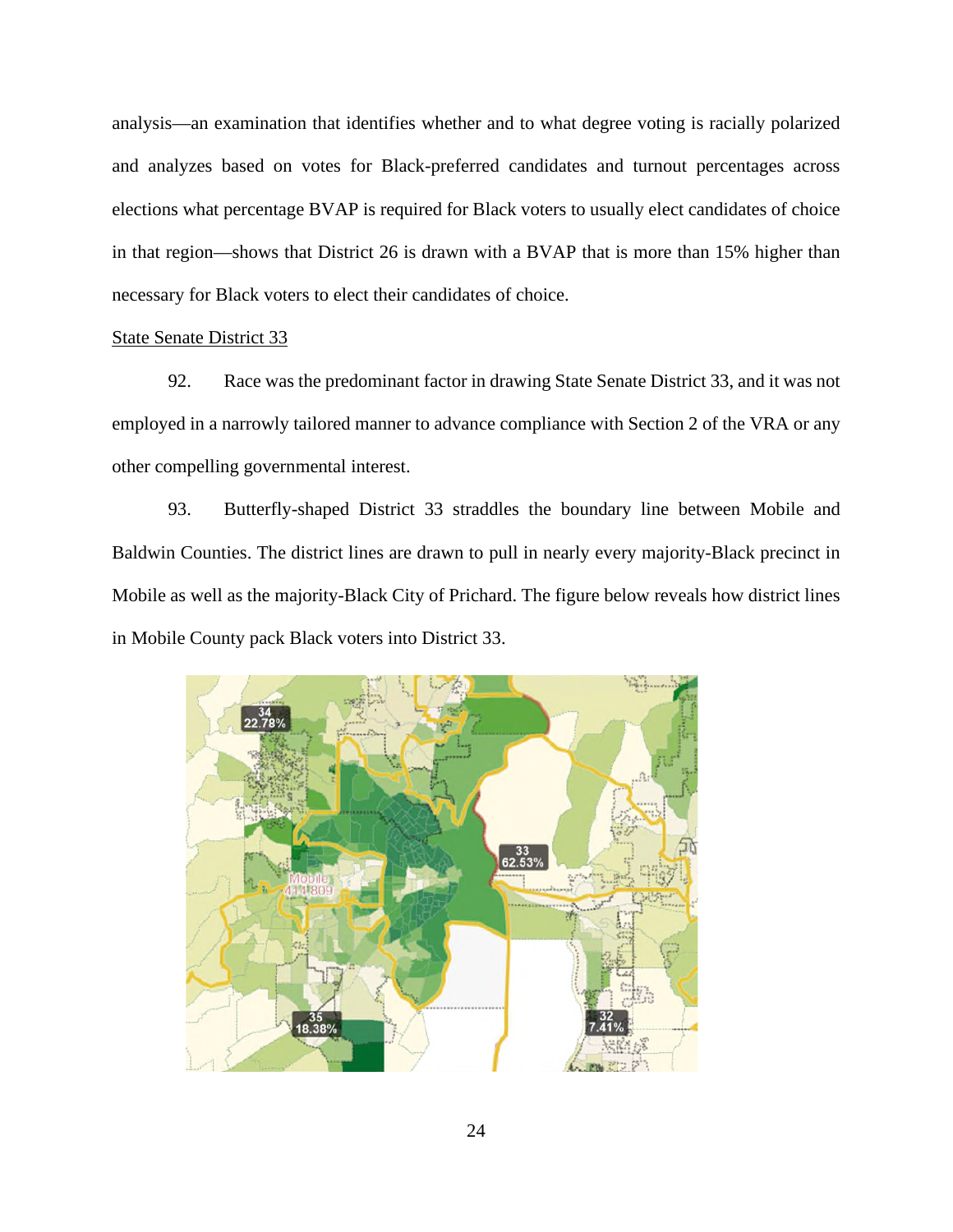94. No compelling governmental interest, including compliance with Section 2 of the VRA, justifies the use of race to pack Black voters into one district thereby diluting the voting power of Black voters in the Mobile area. An effectiveness analysis based on racially polarized voting and turnout statistics in the Mobile area shows that District 33 is drawn with a BVAP which is well over 10% higher than necessary for Black voters to elect their candidates of choice.

## State Senate Districts 11 and 12

95. Race was the predominant factor in drawing both State Senate Districts 11 and 12, and it was not employed in a narrowly tailored manner to advance compliance with Section 2 of the VRA or any other compelling governmental interest. Instead, these districts were drawn to crack Black voters across districts and prevent them from exercising greater political power in a more compact district that respects communities of interest.

96. District 11 splits three counties. It begins by bisecting St. Clair County, encompassing the southwest portion from Springville to Pell City, before jumping the line into Talladega County. After pulling in the City of Talladega, the district narrows and swings to the southwest, picking up predominantly Black communities on the western half of Talladega County. It eventually breaks into Shelby County and continues until it can reach the Black communities in and around the City of Calera.

97. District 12 splits Talladega County in half, spanning its entire length. As it snakes north along the eastern edge, it splits communities throughout the county with the effect, and for the apparent purpose of, including areas within which white voters predominate. Once it reaches the northern line, the district opens up to encompass all of Calhoun County, including Black communities in the Anniston-Oxford metropolitan area.

98. Districts 11 and 12 are among the least compact Senate Districts in the State.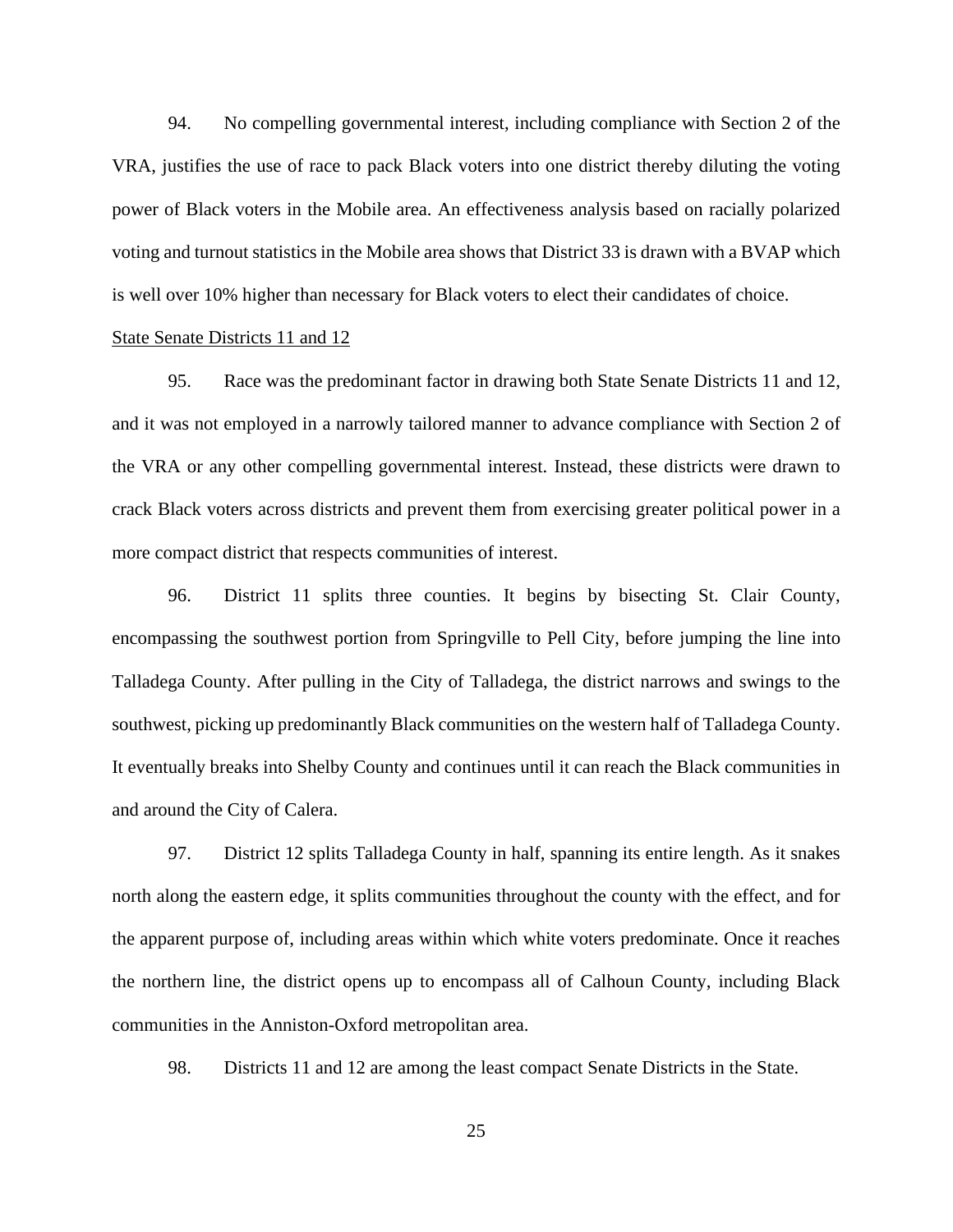99. The figure below reveals how these districts combine to split Talladega County down the middle, using bizarre shapes and jumping across county lines to crack Black communities.



100. No compelling governmental interest, including compliance with Section 2 of the VRA, justifies the use of race to draw district lines that divide Black communities throughout an entire county to prevent a greater showing of political power. Had the Committee followed its own districting principles, it could have, for example, kept Talladega County intact and included the city of Anniston in Calhoun County, which would have provided more influence to Black voters in that district. Yet the irregular lines drawn for Districts 11 and 12 appear designed to prevent that very possibility.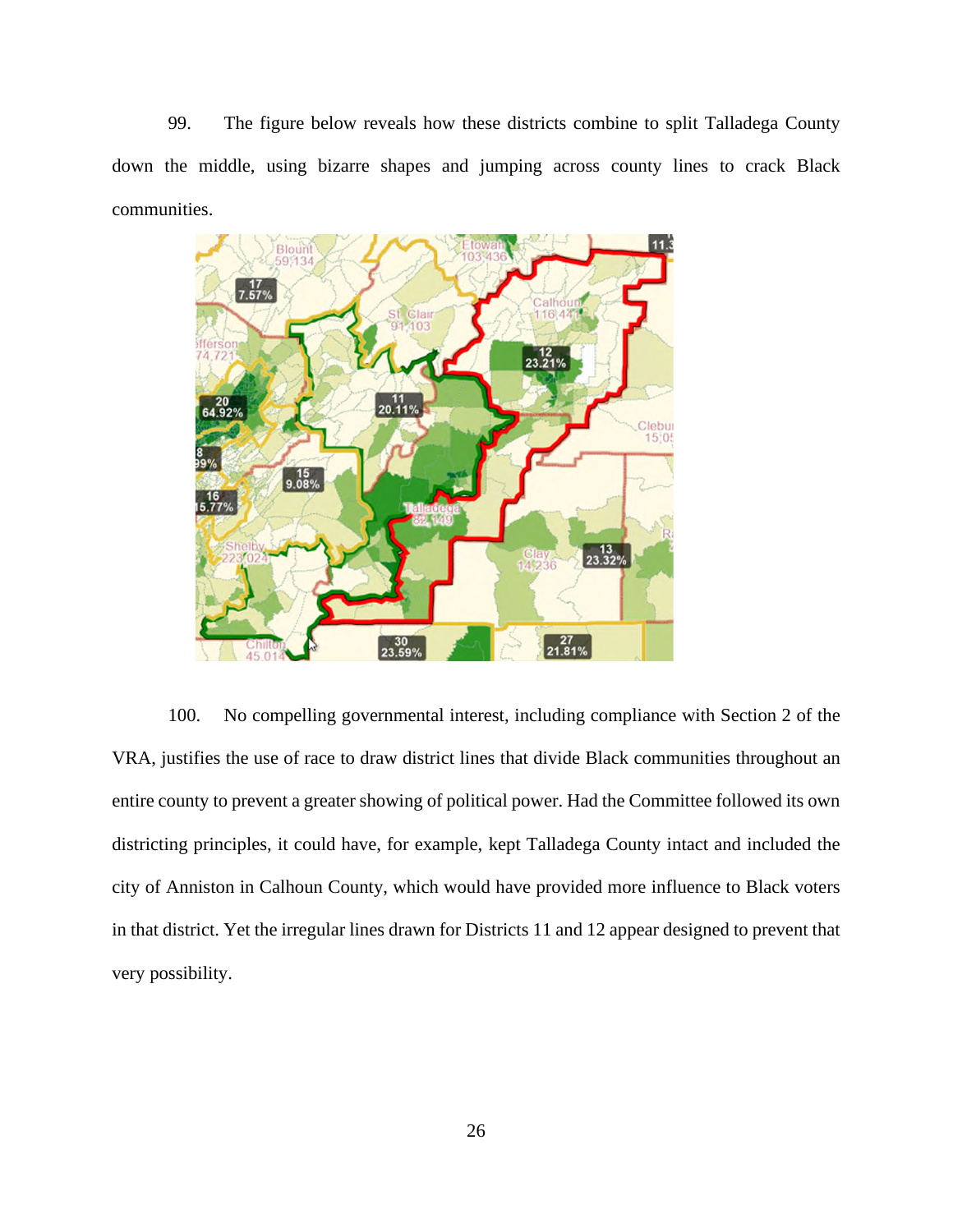## State Senate Districts 21 and 24

101. Race was the predominant factor in drawing State Senate Districts 21 and 24, and it was not employed in a narrowly tailored manner to advance compliance with Section 2 of the VRA or any other compelling governmental interest. District 21 begins on the western state border in Pickens County, narrows to bisect the center of the city of Tuscaloosa, and then widens again in the more rural, eastern portions of Tuscaloosa County. Along the way, Senate District 21 is expressly crafted to include precincts with predominantly white residents, while excluding the precincts with a majority of Black residents in the city, which are then placed in District 24. District 24 begins further south in Choctaw County, and despite working its way up to Tuscaloosa through several majority-Black counties, reaches into Tuscaloosa to include many of the precincts with the highest percentage of Black residents in the County and city.

102. The figure below reveals how District 24 is drawn so as to surgically include nearly all of the Black population of Tuscaloosa while leaving behind the majority-white precincts for District 21. Meanwhile, District 21 dips south and east out of Tuscaloosa to embrace majoritywhite communities.

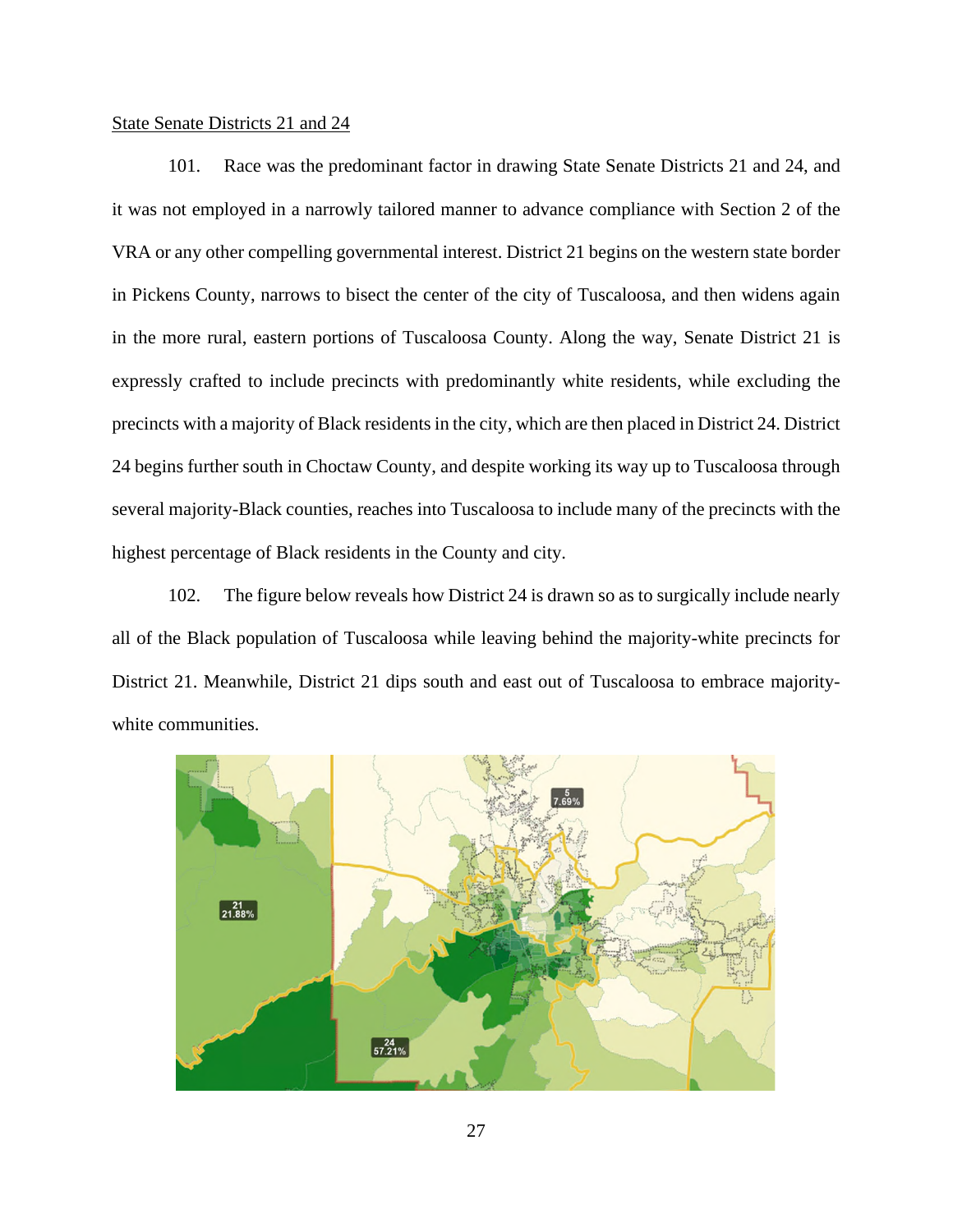103. Other indicators show establish race was the predominant factor in drawing Senate Districts 21 and 24. District 21 is among the least compact in the Senate as well. District 21 would be more compact if it included precincts in the city of Tuscaloosa with higher concentrations of Black residents in exchange for the precincts in the southeast corner of Tuscaloosa County with higher concentrations of white residents. These precincts are also of nearly identical populations, demonstrating that equal population constraints combined with attempts to minimize precinct splits do not explain these choices. Moreover, despite the area around the University of Alabama is more Democratic, but it is also majority-white and it was included in majority-white District 21.

104. Based on its population, Tuscaloosa County is entitled to 1.58 Senate districts ideally, one district entirely within the county and another that spills into another county. But instead, Tuscaloosa County has three Senate districts, all of which split into other counties, further emphasizing the lack of regular districting principles at play in creating these districts.

105. No compelling governmental interest, including compliance with Section 2 of the VRA, justifies the use of race to pack Black voters into District 24 and prevent Black voters from increasing their influence in District 21. District 24 instead has a BVAP of 57%, approximately 10 percentage points higher than necessary for Black voters to elect candidates of choice. This targeted grouping of Black voters from a large swath of the state into one district is not narrowly tailored to comply with the VRA.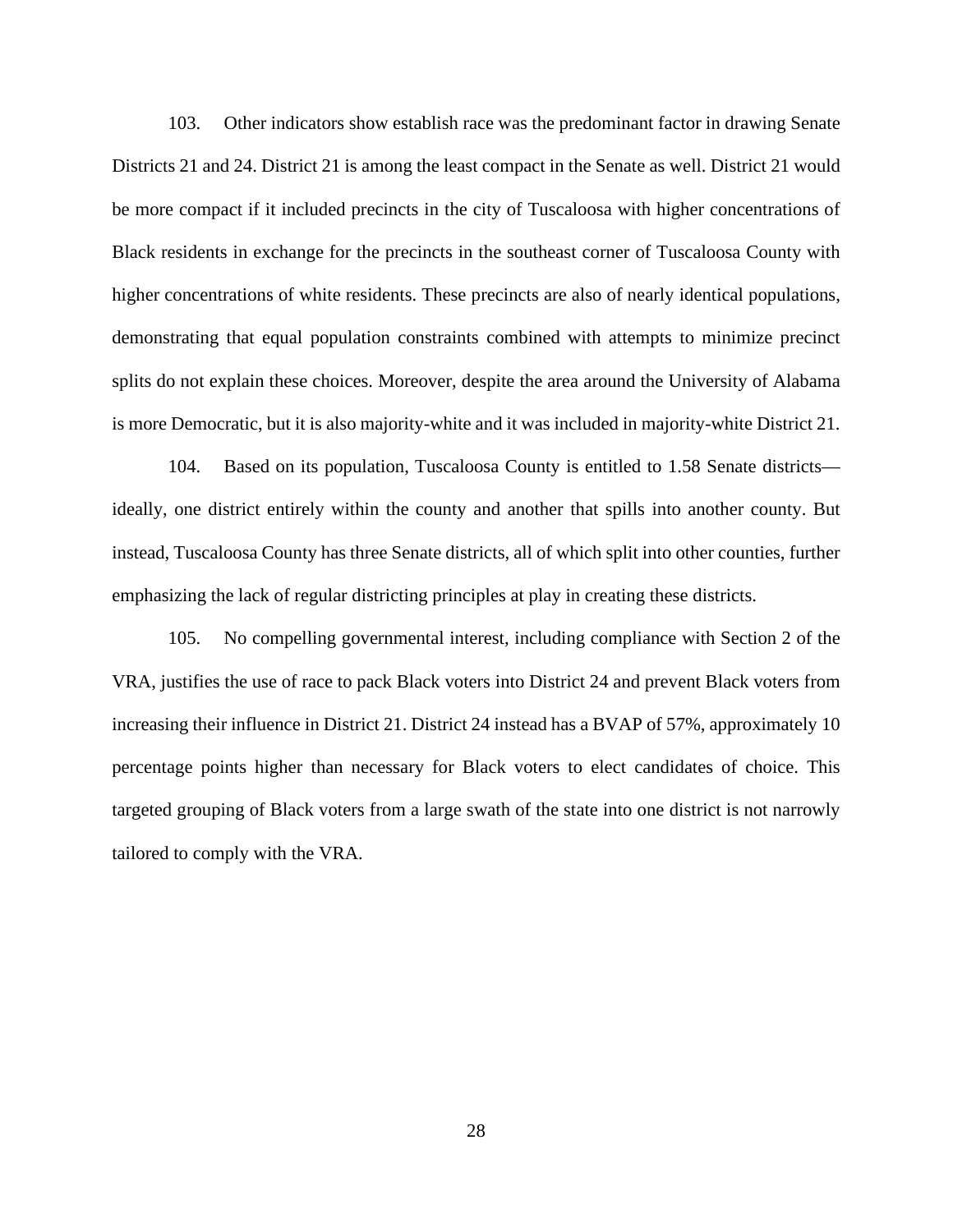#### State Senate Districts 18, 19, 20

106. Race was the predominant factor in drawing State Senate Districts 18, 19, and 20 in the Birmingham area, but it was not employed in a narrowly tailored manner to advance compliance with Section 2 of the VRA or any other compelling governmental interest.

107. District 20 has a BVAP of 63.8%, District 19 a BVAP of 65.7%, and District 18 a BVAP of 53.8%. These districts all capture the center, majority-Black core of Jefferson County and include all the majority-Black precincts in Jefferson County. All of the precincts in the four other districts in Jefferson County are majority-white and all four of those districts take in portions of other counties.

108. District 20 has only 2 majority-white precincts. District 19 is carefully drawn to avoid overwhelmingly white Vestavia Hills and Cahaba Heights. District 18 takes in all of the rest of the majority-BVAP precincts in Jefferson County.

109. While some differences in racial composition between districts are expected due to segregated housing patterns, residential demographic differences cannot account for the stark racial disparities between the challenged Senate districts in Jefferson County and the other Senate districts in the county. Districts 18, 19, and 20 were designed to pack almost all of Jefferson County's Black precincts into three districts and so as to allow the creation of districts comprised of overwhelmingly white voters on the perimeters of the county which then necessarily need to cross county lines to include sufficient population. In turn, these majority-white districts pull in heavily white parts of neighboring counties. Given Alabama's lack of home rule, the effect of these district lines is that Jefferson County's State Senate delegation will likely be majority white, diluting the voice of Black voters and other voters of color in Jefferson County's local affairs, even though the county as a whole is majority minority.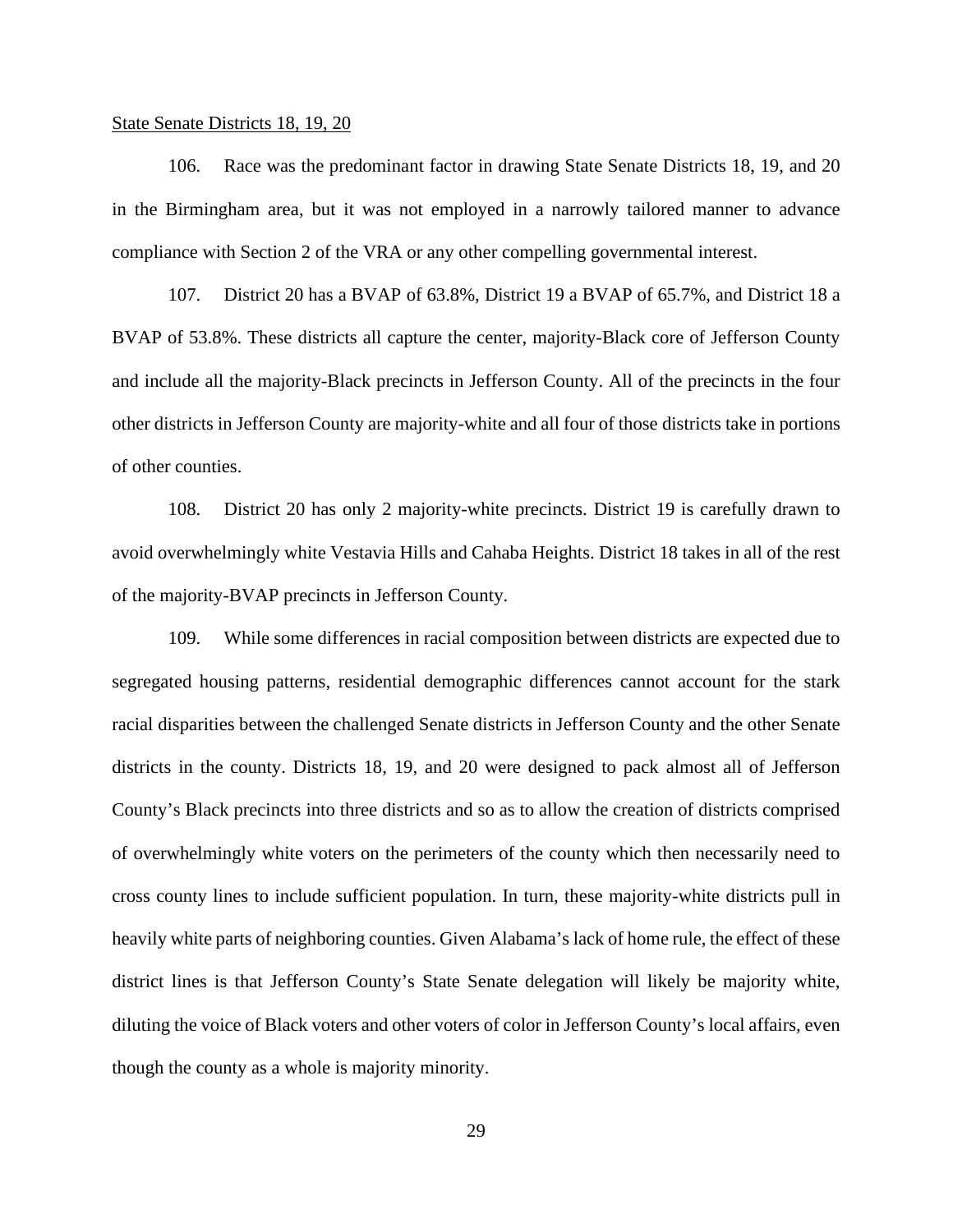110. Jefferson County's ideal number of Senate districts based on its population is 4.7, a number that could be achieved with four districts lying entirely within the county and another that takes in part of another county. Drawn that way, it would be almost impossible to avoid having three out of five of the county's delegation elected from majority-minority districts. But instead, Jefferson has seven Senate districts, four of which are split across county lines, further emphasizing the departure from the Committee's declared districting principles in Jefferson County.

111. The figure below reveals how the three challenged districts draw in all of the Black population centers of the county, leaving the edges for majority-white precincts and allowing those other districts to cross county lines.



112. No compelling governmental interest, including compliance with Section 2 of the VRA, justifies the use of race to pack Black voters into District 18, 19, and 20. These districts are drawn at levels approximately 10-20% higher than necessary for Black voters to elect candidates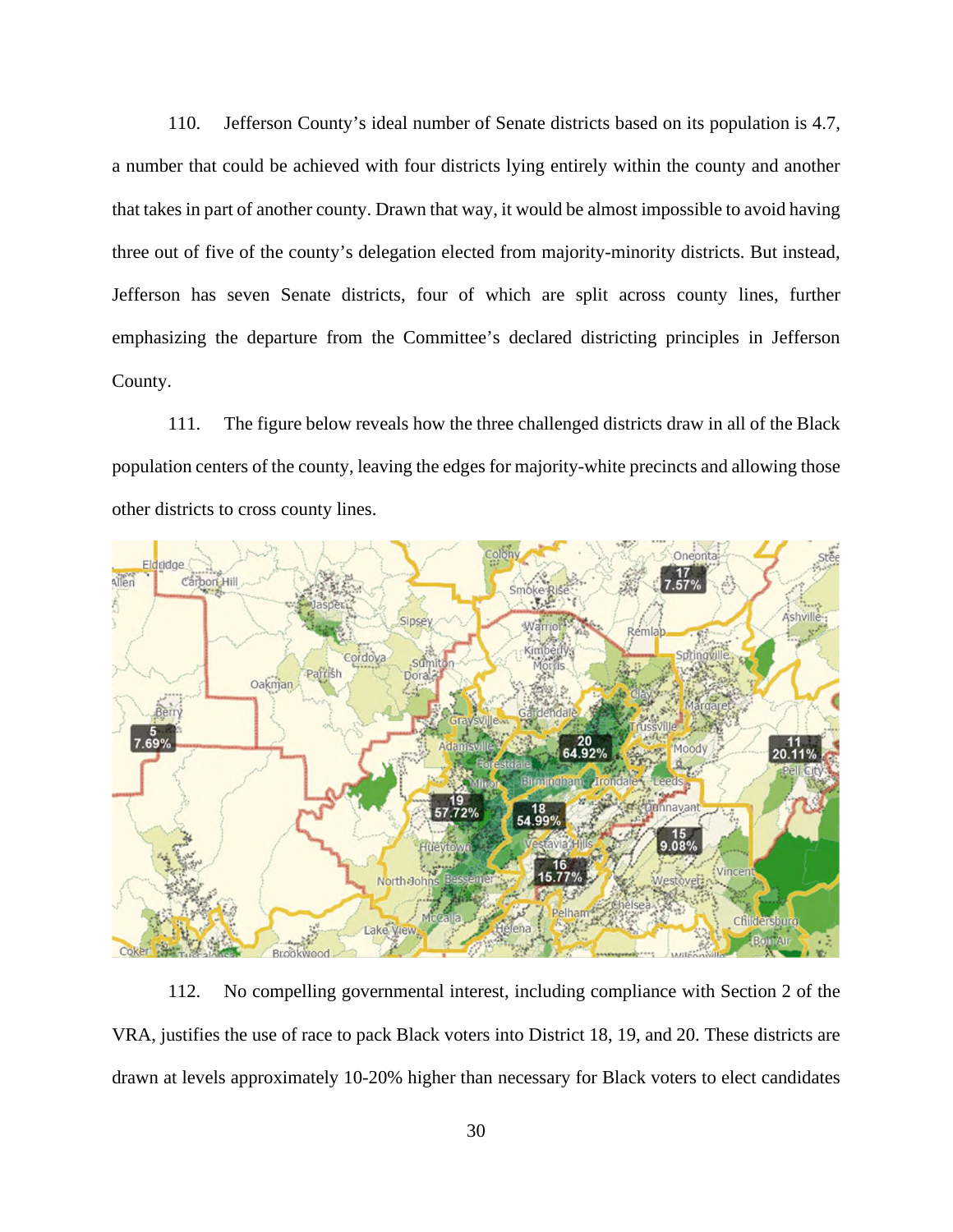of choice. This deliberate grouping of Black voters into the challenged districts in this proportion is not narrowly tailored to comply with the VRA.

## **State House Districts 52, 54–63, 70–72, 75, 76, 78, 98, 99, 101, and 103 are Racially Gerrymandered**

### State House Districts 75, 76, and 78:

113. Race was the predominant factor in drawing State House Districts 75, 76, and 78, and it was not employed in a narrowly tailored manner to advance compliance with Section 2 of the VRA or any other compelling governmental interest. District 75 has a BVAP of 24.1% and begins in Elmore County, splitting the county line and running south to pick up white precincts in eastern Montgomery County. Every precinct in District 75 has a white VAP majority, although thirty precincts in Montgomery and Elmore Counties have a majority BVAP.

114. District 76, reminiscent of a person flexing their biceps, runs from the southern border of Montgomery County into the city itself. It has a BVAP of 67.9%, and only one precinct within its borders has a white majority. Yet all of the precincts bordering it on the south and east having white majorities.

115. District 78 looks like a dinosaur. It begins its lengthy trek along the Alabama River on the border with Lowndes County, following the river until it gets east of the city of Montgomery, where it drops down to pick up Black precincts. It has a BVAP of 61.1%, and white voters form a majority in only a few of its precincts even though it is surrounded on three sides by majority-white VAP precincts with only one exception. It is one of the least compact districts in the State.

116. The figure below reveals how District 75 surgically carves out nearly all of the white population of Montgomery County while leaving behind Black voters to be places in Districts 76 and 78 to the east and west, both of which therefore have unnecessarily high BVAPs.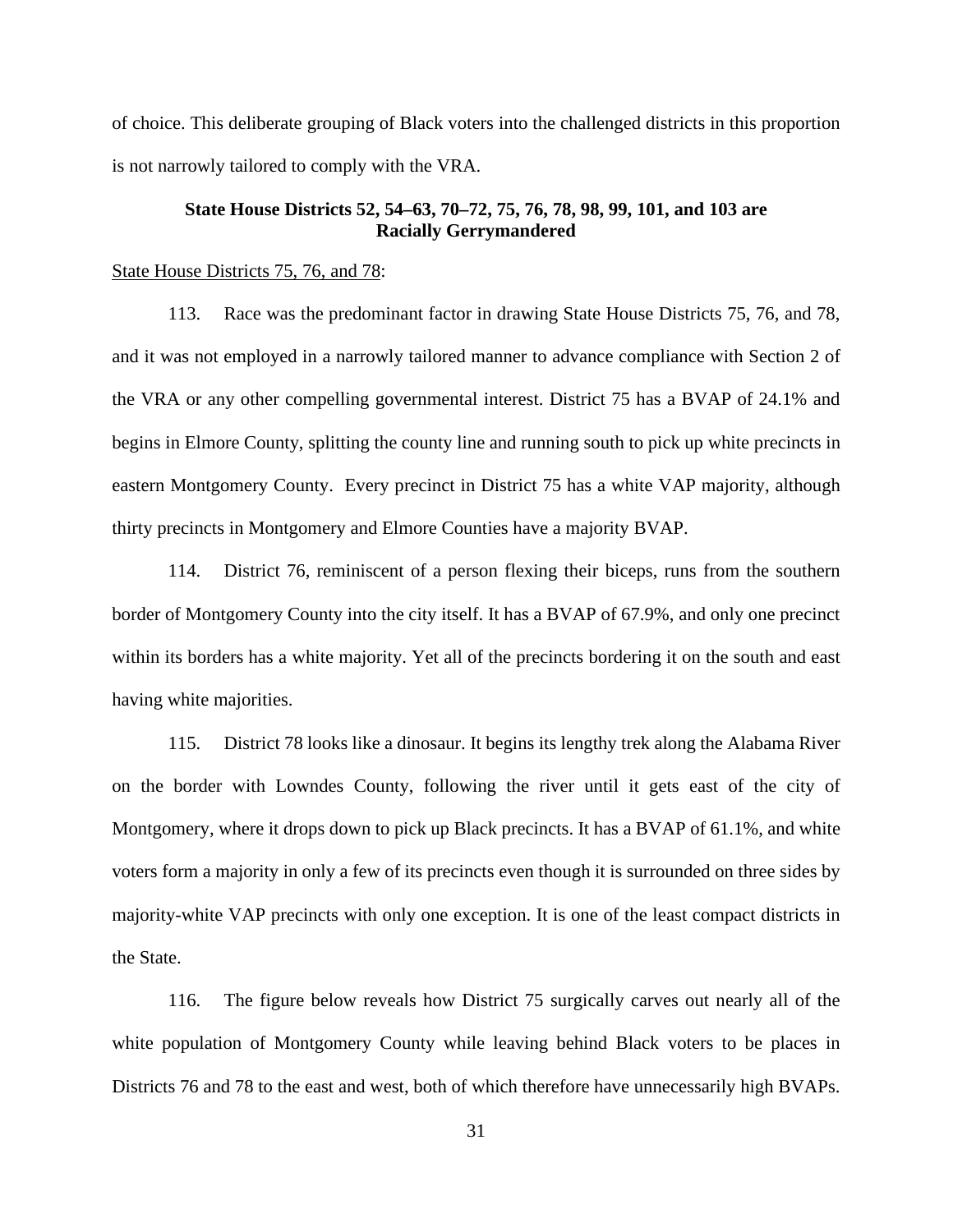

117. District 75 could become more compact by including more precincts with higher BVAP in the northern portion of the city of Montgomery instead of going south to include more precincts with higher white VAP. The districts around Montgomery could be easily shifted to avoid the need for one district to snake around the city. The use of race patently explains the shape of these three districts.

118. No compelling governmental interest, including compliance with Section 2 of the VRA, justifies the use of race to pack Black voters into Districts 76 and 78 while creating an overwhelmingly white District 75. Districts 76 and 78 pack Black voters with BVAPs approximately 12-18% higher than necessary to elect candidates of choice. And because District 75 has a significant white majority, the VRA cannot justify its predominant use of race. Instead, these districts appear drawn to prevent Black voters from exercising political power in an additional Montgomery-area district.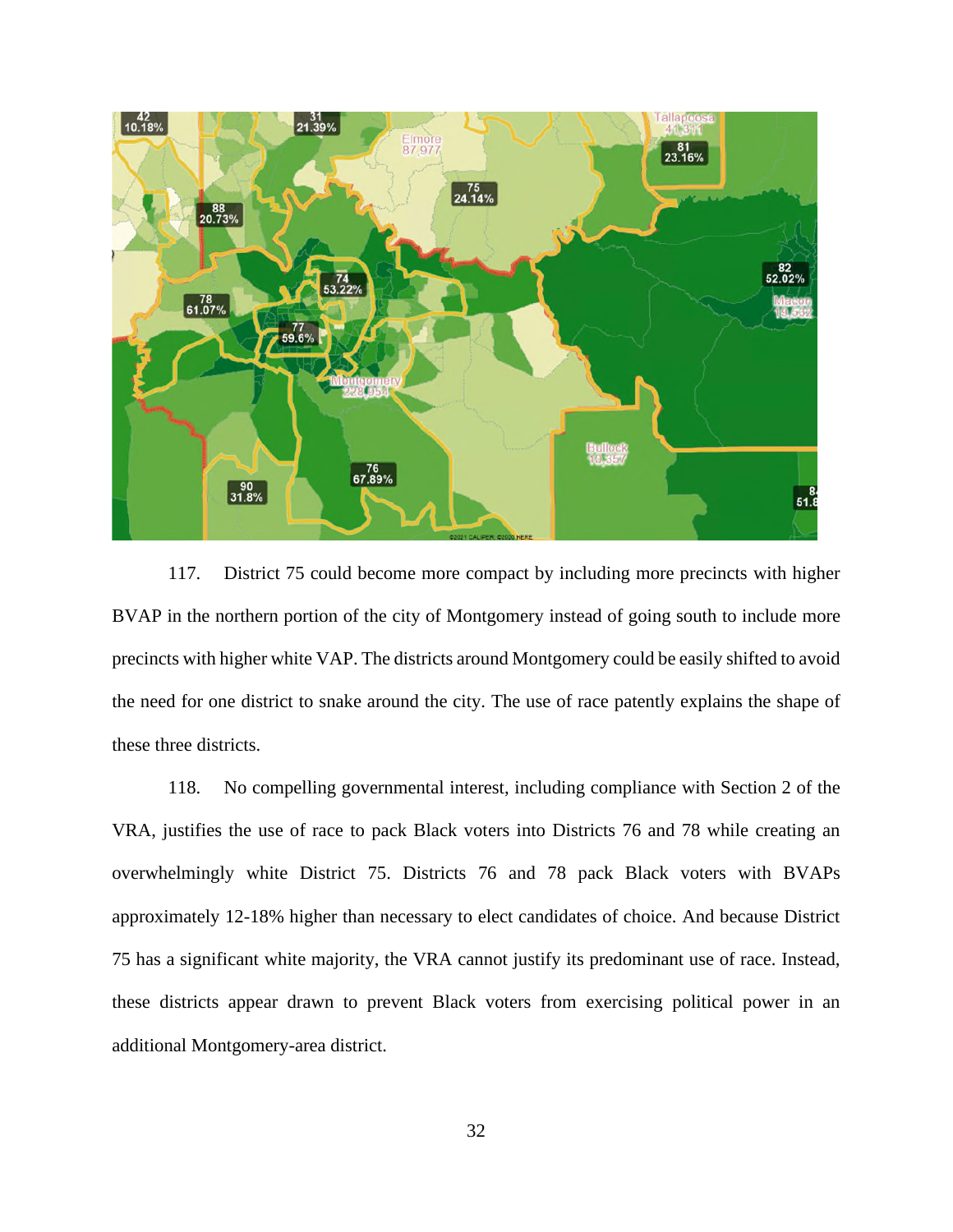### State House Districts 98, 99, 101, and 103

119. Race was the predominant factor in drawing State House Districts 98, 99, 101, and 103, and it was not employed in a narrowly tailored manner to advance compliance with Section 2 of the VRA or any other compelling governmental interest.

120. Districts 99—which looks like a chef petting a cat and has a BVAP of 58.4%—and District 101—which becomes so narrow in its middle that it almost becomes non-contiguous and has a 21.3% BVAP—both start on the western county line and meander towards the city, but with one key difference: District 101 systematically includes neighborhoods with predominantly white populations, while District 99 is drawn to include precincts with predominantly Black residents. On the other side of District 101, District 103 similarly includes precincts with predominantly Black residents and has a BVAP of 57.7%. District 98, with a BVAP of 54.21%, begins in the heart of the City of Mobile, grabbing majority-Black VAP precincts, before stretching to the northern border of Mobile County and including three majority-white precincts to meet its population requirements.

121. The image below reveals how District 101 pulls in all of the whitest precincts of western Mobile leaving behind the majority-Black precincts which are then assigned to Districts 99 and 103, while District 98 eats up the rest of the core of predominantly Black northern Mobile.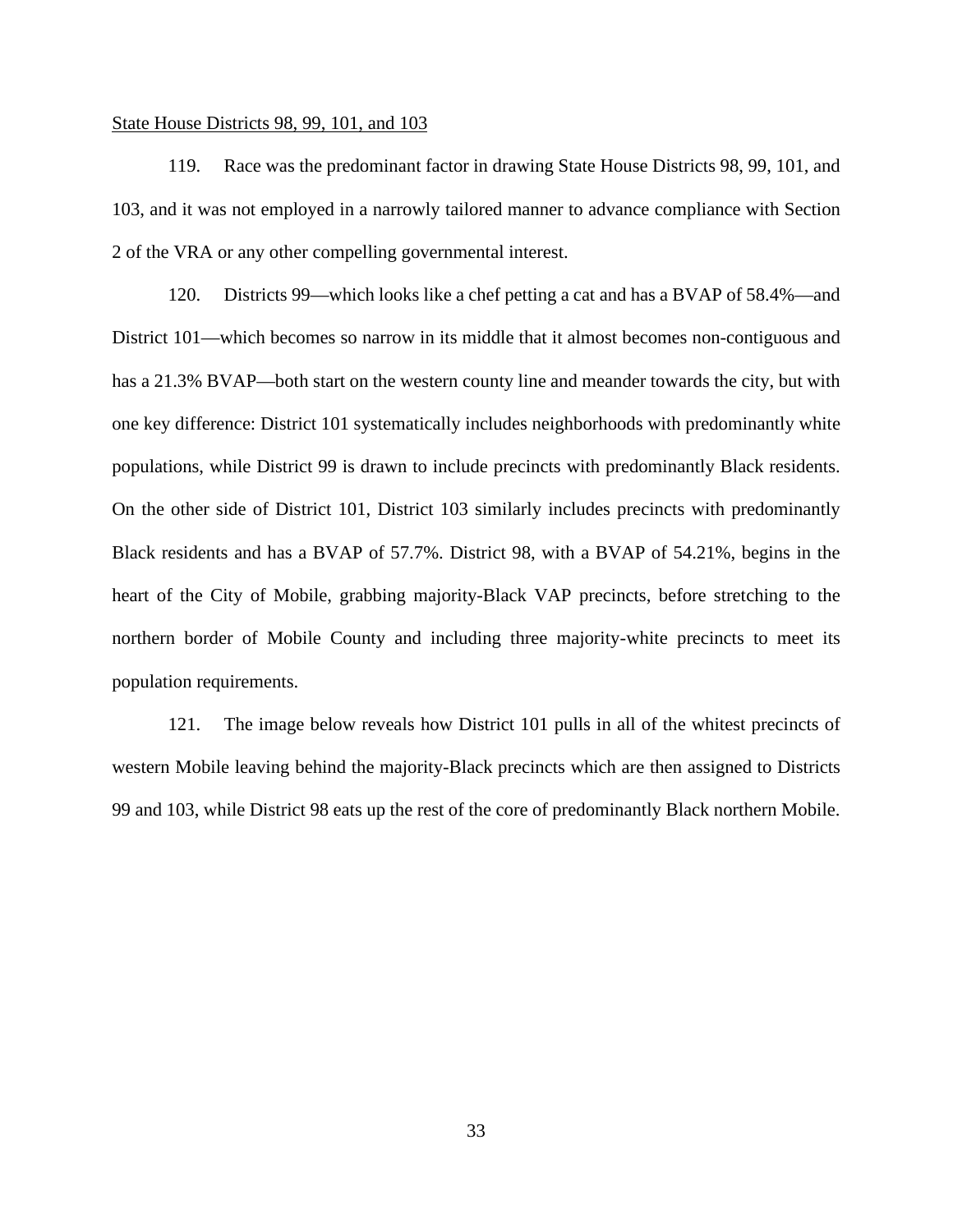

122. Districts 98, 99, 101, and 103 are quite non-compact. District 101 could be made significantly more compact by swapping Black precincts for white precincts in western Mobile. The district lines also repeatedly cross over the Mobile city border, demonstrating no respect for municipal boundaries or the Committee other avowed redistricting principles.

123. No compelling governmental interest, including compliance with Section 2 of the VRA, justifies the use of race to pack Black voters into Districts 98, 99, and 103 and prevent those voters from any chance at electing candidates of choice in District 101. Districts 98, 99, and 103 have BVAPs of 8-10% higher than necessary to allow Black voters to elect candidates of choice. By packing Black voters into Districts 98, 99, and 103, this map attempts to diminish the political power of Black voters in neighboring District 101.

# Districts 52, 54, 55, 56, 57, 58, 59, 60

124. Race was the predominant factor in drawing State House Districts 52 and 54–60, and it was not employed in a narrowly tailored manner to advance compliance with Section 2 of the VRA or any other compelling governmental interest.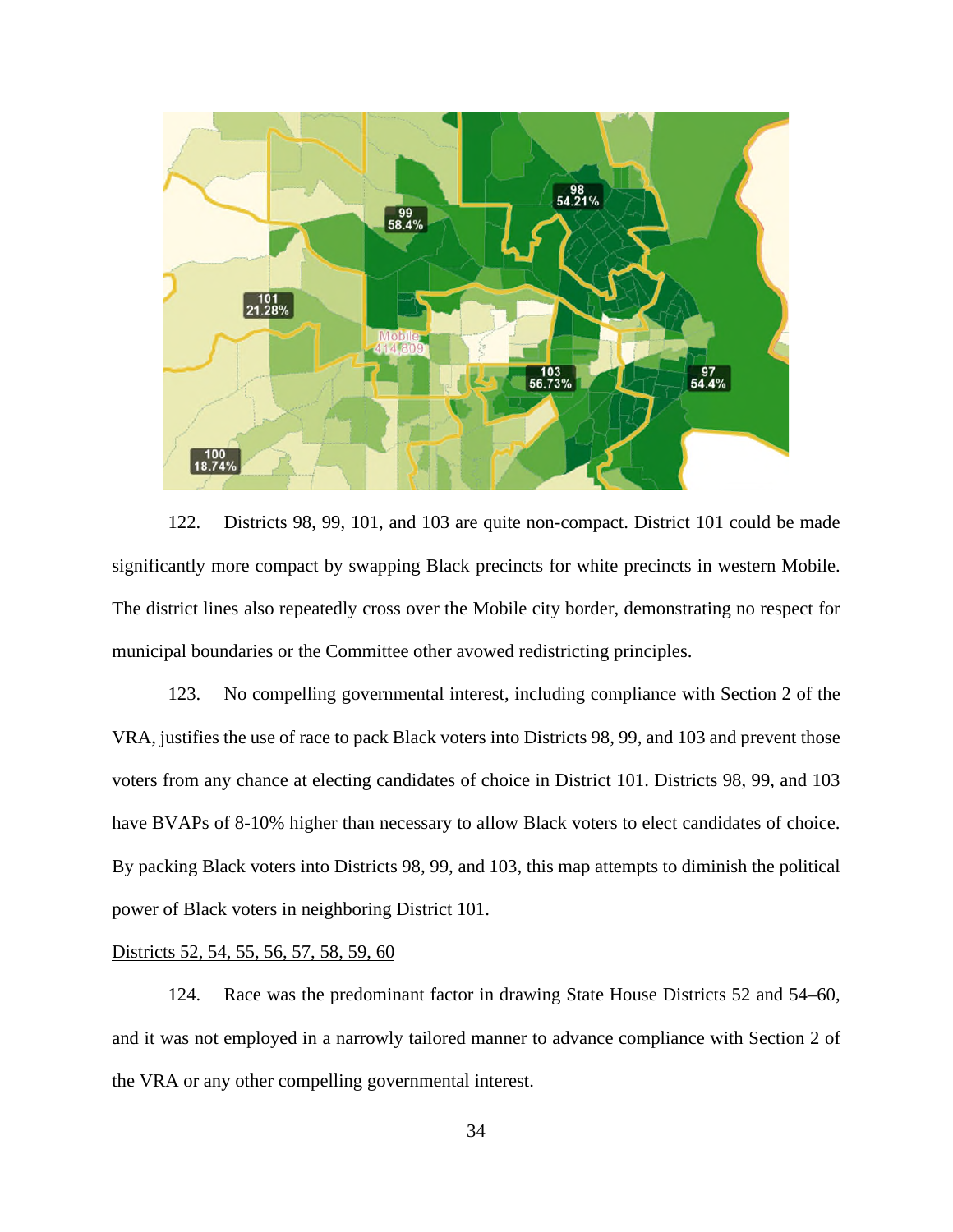125. All eight of these districts are located within Jefferson County and all have BVAP percentages above 55%, ranging from 55.5% up to 70.3%. Specifically, District 52 has a 65.9% BVAP, District 54 has a 55.5% BVAP, District 55 has a 60.7% BVAP, District 56 has a 58.5% BVAP, District 57 has a 57.6% BVAP, District 58 has a 65.2% BVAP, District 59 has a 70.3% BVAP, and District 60 has a 65.5% BVAP. A number of these districts have low compactness scores, especially Districts 52, 54, 55, 57, and 59.

126. These districts all stretch along the center, majority-Black core of Jefferson County by aligning on the same diagonal as the county's Black population and avoiding any population beyond the center core of the County. These eight districts capture all of the majority-Black precincts in Jefferson County except one, despite the existence of nine other House districts in whole or in part within Jefferson County. Five of those nine other districts in Jefferson County besides the challenged districts include portions of other counties.

127. While some differences in racial composition between the districts are to be expected due to segregated housing patterns, residential demographic differences alone cannot account for the stark racial disparities between the challenged House districts in Jefferson County and the other districts in the county. Rather, Districts 52 and 54–60 were designed to pack almost all of Jefferson County's districts into these eight districts and thereby result in the creation of overwhelmingly white districts on the perimeters of the county which then necessarily cross county lines. In turn, these white districts are drawn to include heavily white parts of neighboring counties and dilute the voice of Black voters and other voters of color in majority-minority Jefferson County's local affairs.

128. Moreover, Jefferson County's ideal number of House districts is 14.1 based on its population—potentially achieved by drawing fourteen districts entirely within the county and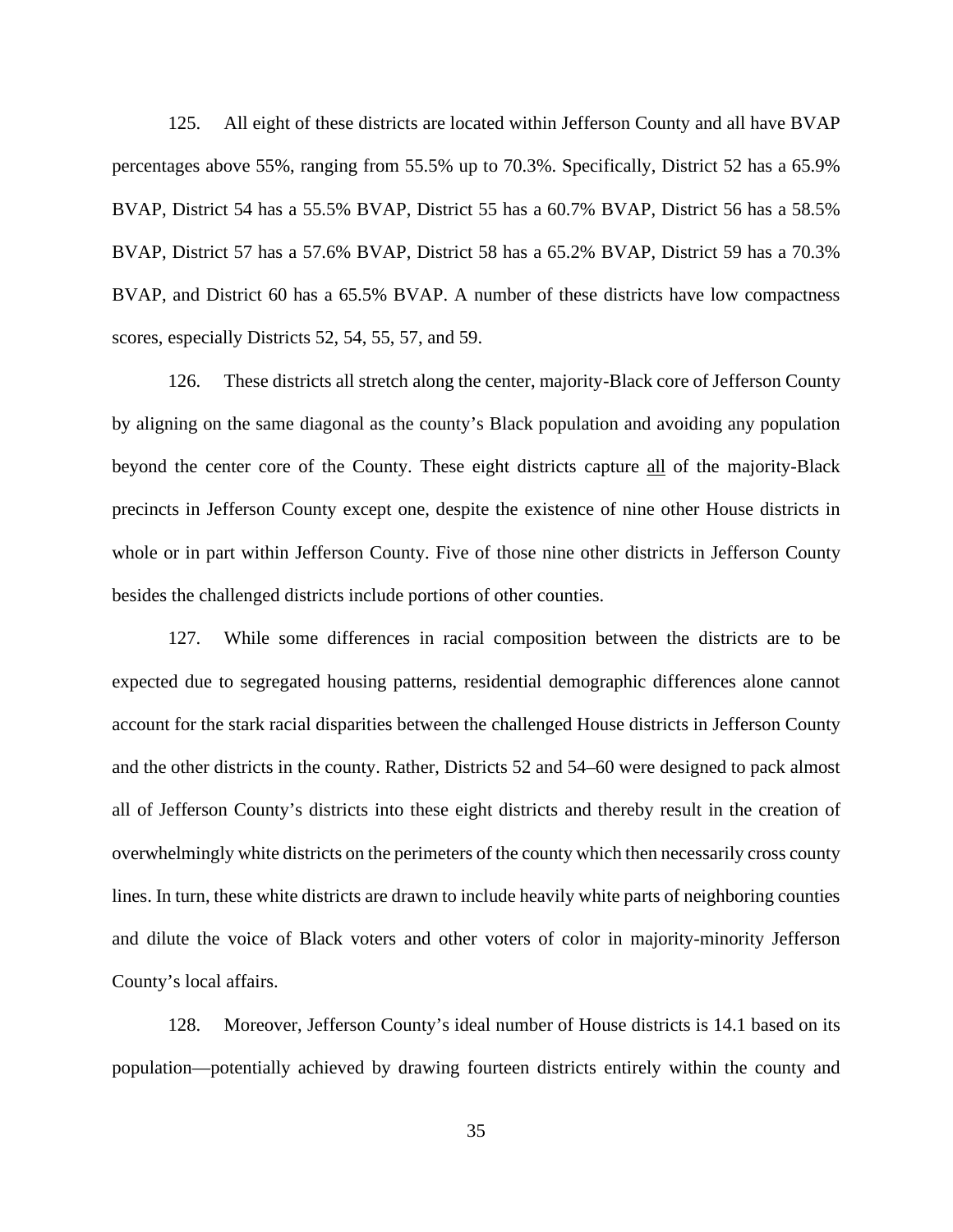another that spills into another county. But instead, Jefferson has seventeen House districts in the County, five of which cross county lines, further emphasizing the departure from the Committee's own districting principles at play for these districts. Given Alabama's lack of home rule, the effect of these district lines is that Jefferson County's State House delegation will likely be majority white, diluting the voice of Black voters and other voters of color in Jefferson County's local affairs, even though the county as a whole is majority minority. This practice disproportionately empowers the state's white, rural population at the expense of people of color living in urban areas.

129. The figure below reveals how these eight districts draw in all of the Black population centers of the county, leaving the edges of the county, which are majority-white, for majority-white districts and allowing those other districts to cross county lines.



130. No compelling governmental interest, including compliance with Section 2 of the VRA, justifies the use of race to pack Black voters into House Districts 52 and 54–60. These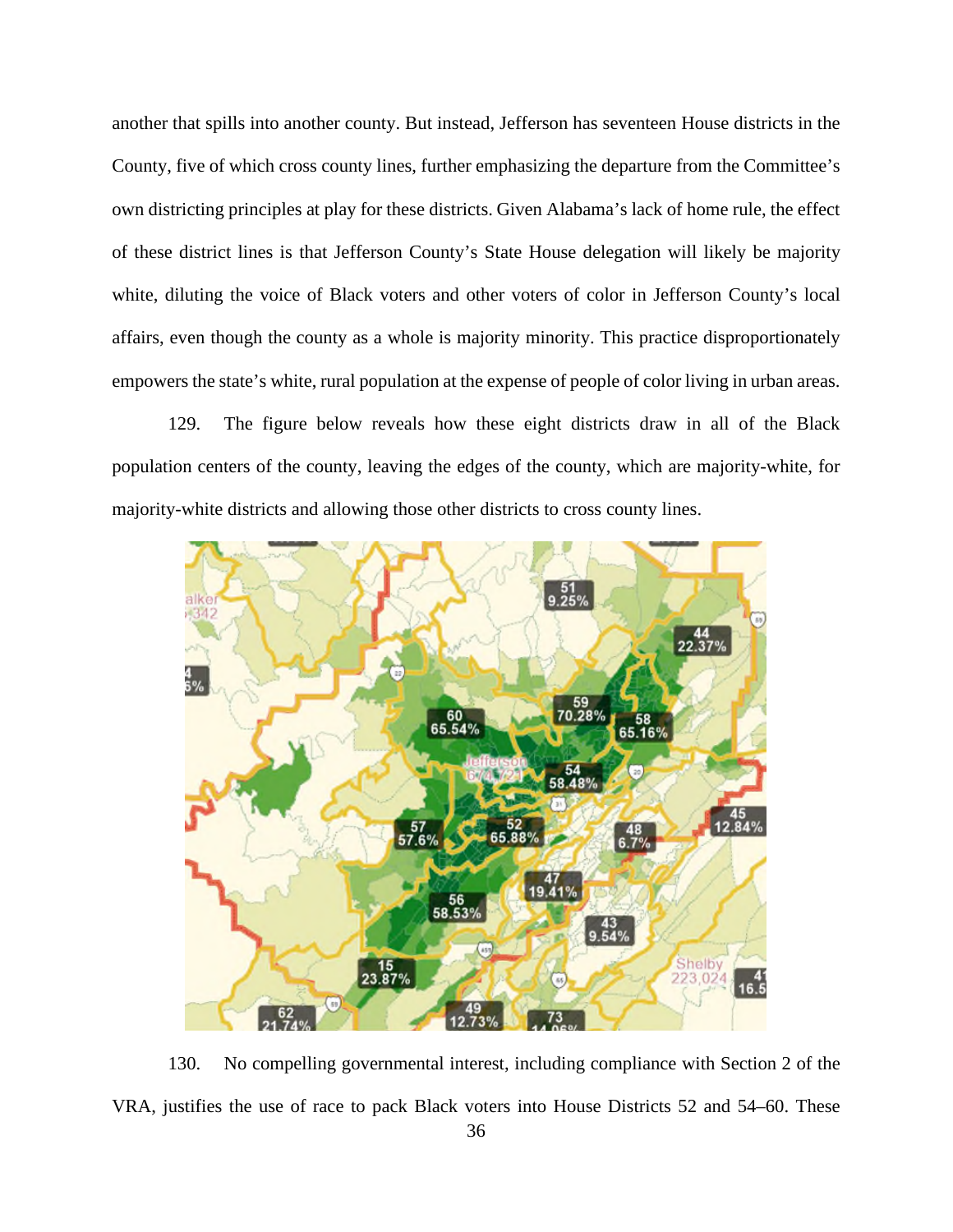districts are drawn at levels approximately 10-25% higher than necessary for Black voters to elect candidates of choice. This haphazard lumping of Black Alabamians into the challenged districts is not narrowly tailored to comply with the VRA.

### House Districts 61, 62, 63, 70, 71, 72

131. Race was the predominant factor in drawing State House Districts 61–63 and 70– 72, and it was not employed in a narrowly tailored manner to advance compliance with Section 2 of the VRA or any other compelling governmental interest.

132. These six districts all exist in whole or in part in Tuscaloosa County. Districts 63 and 70 exist mostly within the City of Tuscaloosa, with the former including the mostly white parts of the city and the latter including almost all majority-Black or majority-minority precincts.

133. District 71 has a highly irregular, dragon-like shape. It pulls in part of Marengo County. It runs along the Mississippi border to include all of 74%-Black Sumter County, then moves into Calhoun County and includes precincts with predominantly Black populations there. Finally, it turns east to include a few precincts with majority-white populations to get to Tuscaloosa County, where it also includes precincts with majority-Black populations on the west side of Tuscaloosa. District 61 runs parallel to District 71 on its northern edge, starting at the Mississippi border in Calhoun County, taking in a few majority-BVAP precincts near the state border, and then grabbing heavily white VAP areas of Calhoun County and northern Tuscaloosa County.

134. Districts 62 and 72 share the southern portion of Tuscaloosa County, but are divided in ways that were plainly based on racial considerations. District 62 includes the southeastern portion of Tuscaloosa County and consists entirely of majority-white precincts except for one as it enters Holt and the City of Tuscaloosa on its eastern edge. District 72 consists of all of Greene and Hale Counties in the western Black Belt—at 80.5% and 56.6% BVAP, respectively—jutting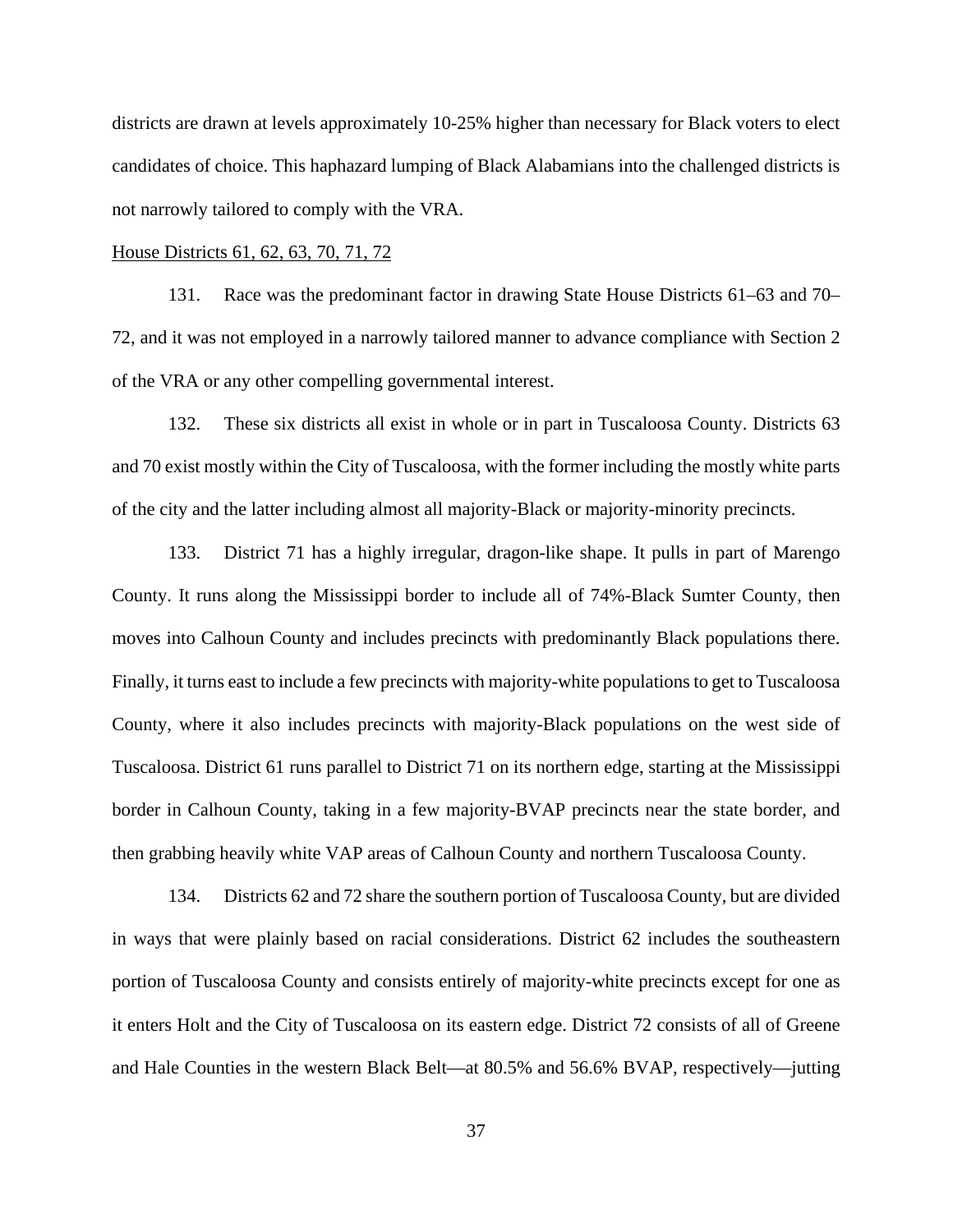out on its east side to encompass the parts of Bibb County that have the highest BVAP, and on its northwest side, turning northeast into Tuscaloosa County to reach toward the City of Tuscaloosa and include more majority BVAP precincts.

135. Districts 70, 71, and 72 unnecessarily pack Black Alabamians including by pulling in areas with predominantly Black populations in Tuscaloosa in unnecessary ways. District 70 has a BVAP of 54.3%, District 71 has a BVAP of 55.1%, and District 72 has a BVAP of 56.4%. Meanwhile, Districts 61, 62, and 63 are drawn to agglomerate the whiter parts of Tuscaloosa. District 61 has a BVAP of 18.5%, District 62 has a BVAP of 21.7%, and District 63 has a BVAP of 16.7%. Districts 61, 71, and 72 all create county splits, and Districts 62 and 71 are extremely non-compact.

136. Tuscaloosa County's ideal number of House districts based on its population in 4.74—which could be achieved by drawing four districts entirely within the county and another that spills into another county. Instead, Tuscaloosa has seven House districts in the County, four of which cross into other counties, further emphasizing the departure from the Committee's own districting principles at play for these districts.

137. The figure below reveals the significant extent to which these six districts' borders are determined primarily by racial demographics, particularly within Tuscaloosa County.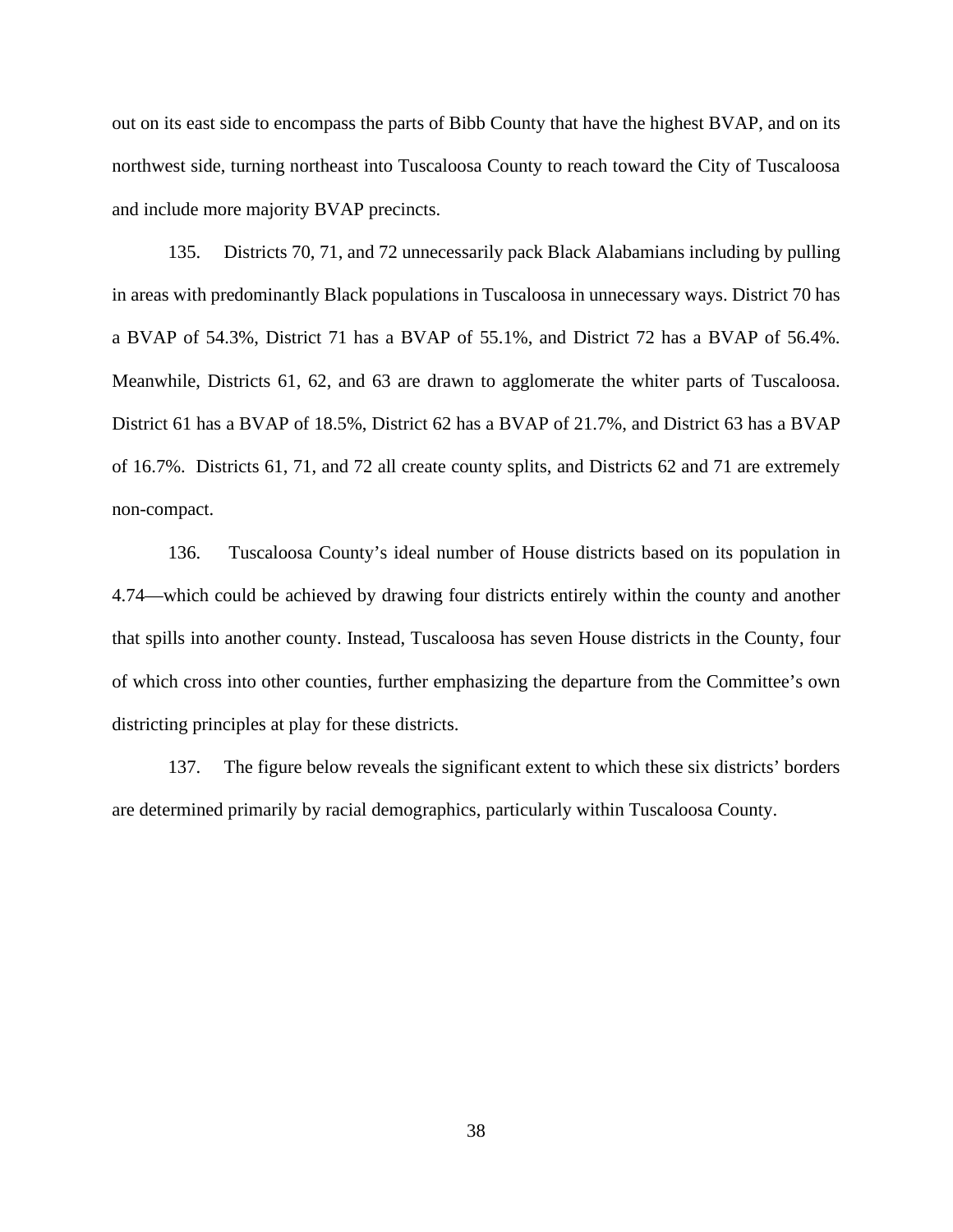

138. No compelling governmental interest, including compliance with Section 2 of the VRA, justifies the use of race to pack Black voters into House Districts 70–72 and white voters into Districts 61–63. Districts 70–72 are drawn at BVAP levels approximately 6-12% higher than necessary for Black voters to elect candidates of choice. This haphazard lumping of Black voters into several districts while carving out white voters to this extent is not narrowly tailored to comply with the VRA.

## **CLAIMS FOR RELIEF**

## **Count One SB1's violations the Fourteenth Amendment to the U.S. Constitution U.S. Const. amend. XIV; 42 U.S.C §1983 (Racial Gerrymandering)**

139. The allegations contained in the preceding paragraphs are alleged as if fully set forth herein.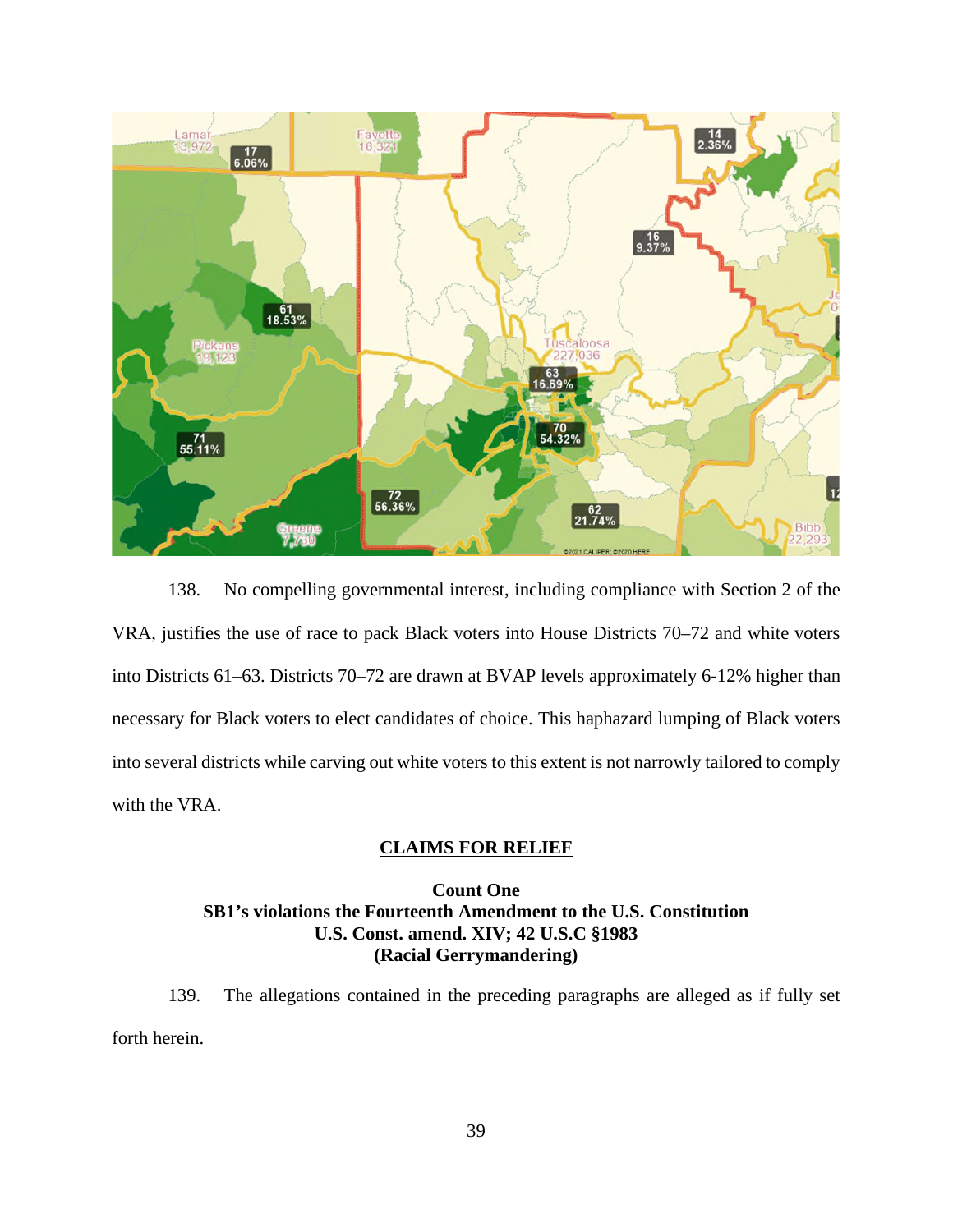140. The Fourteenth Amendment to the U.S. Constitution provides in relevant part: "No State shall make or enforce any law which shall abridge the privileges or immunities of citizens of the United States; nor shall any State deprive any person of life, liberty, or property, without due process of law; nor deny to any person within its jurisdiction the equal protection of the laws." U.S. Const. amend. XIV, § 2.

141. State Senate Districts 7, 11, 12, 18–21, 23–26, and 33 were drawn using race as a predominant factor in determining their boundaries, as detailed above.

142. The use of race in the challenged districts was not narrowly tailored to advance compliance with Section 2 of the Voting Rights Act because Black voters and other voters of color were either packed into districts in numbers substantially higher than necessary to elect candidates of choice or cracked across multiple districts to prevent the formation of a majority-minority district or minority-opportunity district.

143. Because these districts separate individuals because of their race in a manner not narrowly tailored to advance a compelling governmental interest, they harm Individual Plaintiffs and Organizational Plaintiffs' members who live in the challenged districts and violate the rights guaranteed to them by the Equal Protection Clause of the Fourteenth Amendment to the Constitution of the United States.

# **Count Two HB2's violations of the Fourteenth Amendment to the U.S. Constitution U.S. Const. amend. XIV; 42 U.S.C §1983 (Racial Gerrymandering)**

144. The allegations contained in the preceding paragraphs are alleged as if fully set forth herein.

145. The Fourteenth Amendment to the U.S. Constitution provides in relevant part: "No State shall make or enforce any law which shall abridge the privileges or immunities of citizens of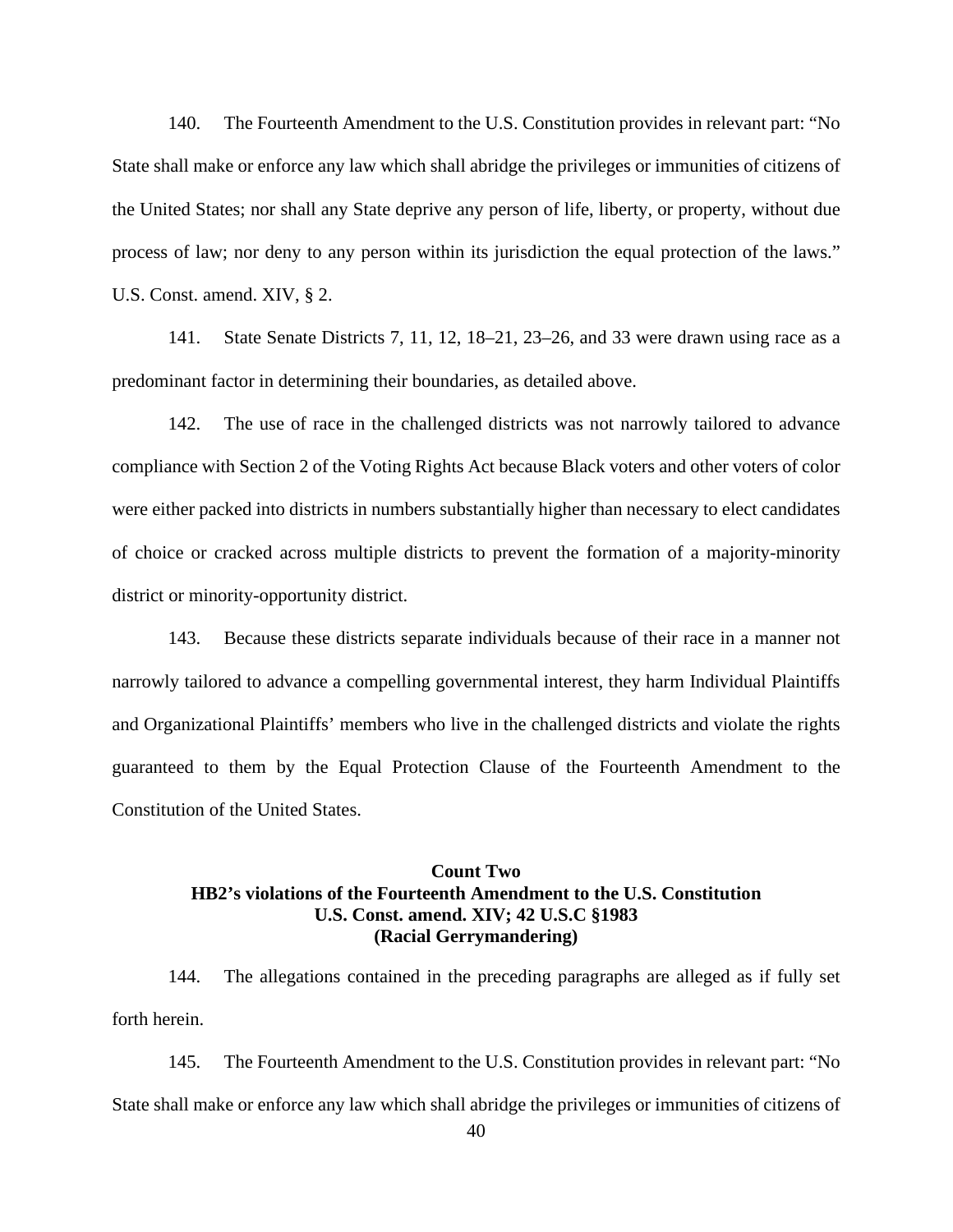the United States; nor shall any State deprive any person of life, liberty, or property, without due process of law; nor deny to any person within its jurisdiction the equal protection of the laws." U.S. Const. amend. XIV.

146. State House of Representatives Districts 52, 54–63, 70–72, 75, 76, 78, 98, 99, 101, and 103 were drawn using race as a predominant factor in determining their boundaries, as detailed above.

147. The use of race in the challenged districts was not narrowly tailored to advance compliance with Section 2 of the Voting Rights Act because Black voters and other voters of color were either packed into districts in numbers substantially higher than necessary to elect candidates of choice or cracked across multiple districts to prevent the formation of a majority-minority district or minority opportunity district.

148. Because these districts separate individuals because of their race in a manner not narrowly tailored to advance a compelling governmental interest, they harm Individual Plaintiffs and Organizational Plaintiffs' members who live in the challenged districts and violate the rights guaranteed to them by the Equal Protection Clause of the Fourteenth Amendment to the Constitution of the United States.

### **PRAYER FOR RELIEF**

WHEREFORE, Plaintiffs respectfully request that the Court:

- A. Declare the challenged districts adopted in SB1 and HB2 to be unconstitutional as violating the Fourteenth Amendment to the United States Constitution as racial gerrymanders;
- B. Preliminarily and permanently enjoin the Defendants and their agents from holding elections in the challenged districts adopted in HB2 and SB1 and any adjoining districts necessary to remedy the constitutional violations, including, if necessary, delaying the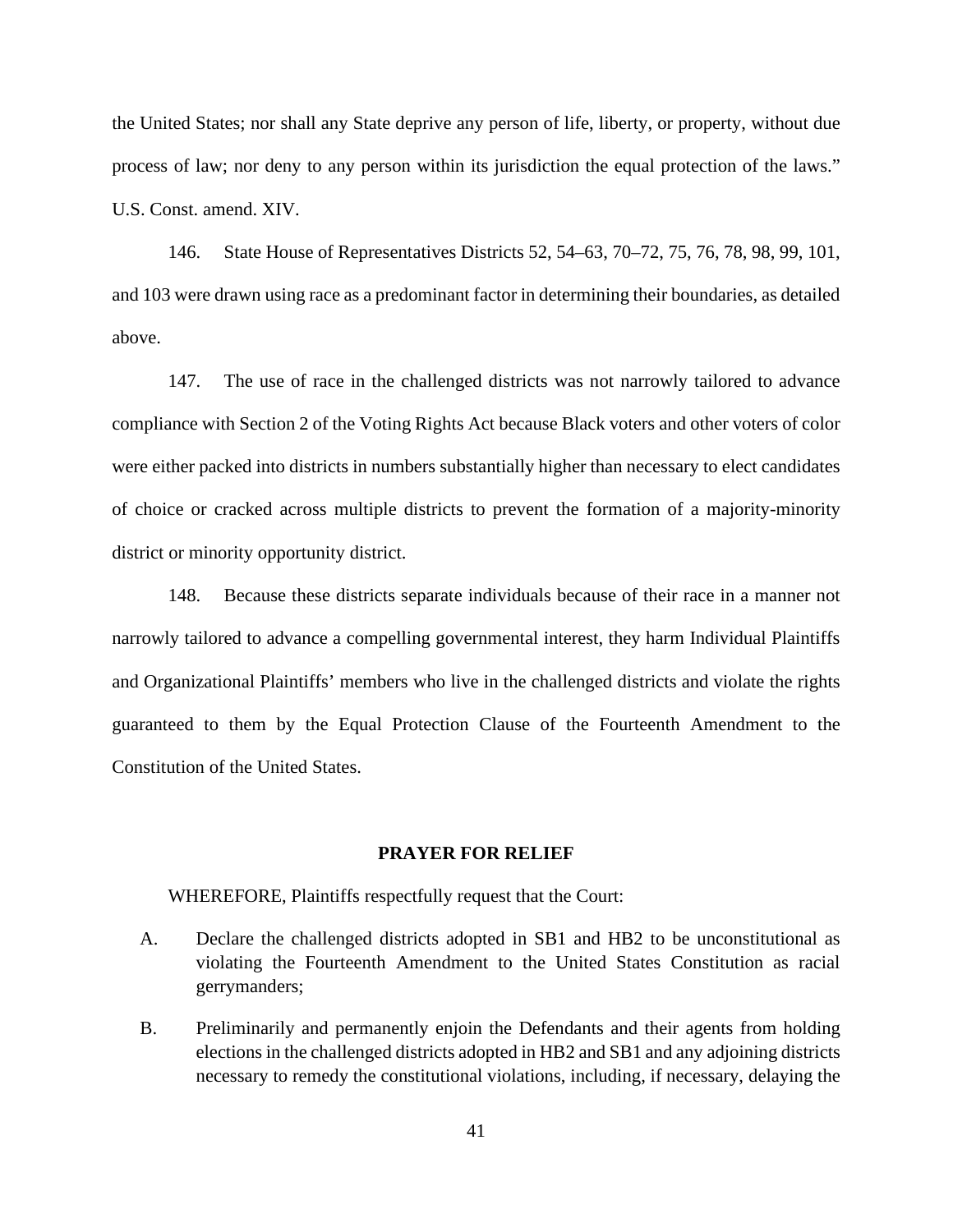primary filing date until the Court adopts a remedial plan for 2022 elections and/or holding special elections;

- C. Set an immediate and reasonable deadline for the State of Alabama to adopt and enact constitutional districting plans for State House and State Senate that remedy the unconstitutional gerrymanders in the challenged districts while still complying with Section 2 of the Voting Rights Act;
- D. Award Plaintiffs their costs, expenses, disbursements, and reasonable attorneys' fees incurred in bring this pursuant to in accordance with 52 U.S.C. § 10310(e) and 42 U.S.C. § 1988(b);
- E. Retain jurisdiction over this matter until all Defendants have complied with all orders and mandates of this Court;
- F. Grant such other and further relief as the Court may deem just and proper.

DATED this 15th day of November 2021.

### /s/ *Sidney Jackson*

Sidney Jackson (ASB-1462-K40W) Nicki Lawsen (ASB-2602-C00K) WIGGINS, CHILDS, PANTAZIS, FISHER & **GOLDFARB** 301 19th Street North Birmingham, AL 35203 (205) 314-0500 sjackson@wigginschilds.com nlawsen@wigginschilds.com

Deuel Ross\* NAACP LEGAL DEFENSE & EDUCATIONAL FUND, INC. 700 14th Street N.W. Ste. 600 Washington, DC 20005 (202) 682-1300 dross@naacpldf.org

Leah Aden\* Stuart Naifeh\* Kathryn Sadasivan^ (ASB-517-E48T) NAACP LEGAL DEFENSE & EDUCATIONAL FUND, INC. 40 Rector Street, 5th Floor

Respectfully submitted,

*/s/ LaTisha Gotell Faulks*  LaTisha Gotell Faulks (ASB-1279-I63J) Kaitlin Welborn\* AMERICAN CIVIL LIBERTIES UNION OF ALABAMA P.O. Box 6179 Montgomery, AL 36106-0179 (334) 265-2754 tgfaulks@aclualabama.org kwelborn@aclualabama.org

Davin M. Rosborough\* Julie A. Ebenstein\* AMERICAN CIVIL LIBERTIES UNION FOUNDATION 125 Broad St. New York, NY 10004 (212) 549-2500 drosborough@aclu.org jebenstein@aclu.org

Caren E. Short (ASB-0646-P48N) Jack Genberg\* Liza Weisberg\* SOUTHERN POVERTY LAW CENTER PO Box 1287 Decatur, GA 30031